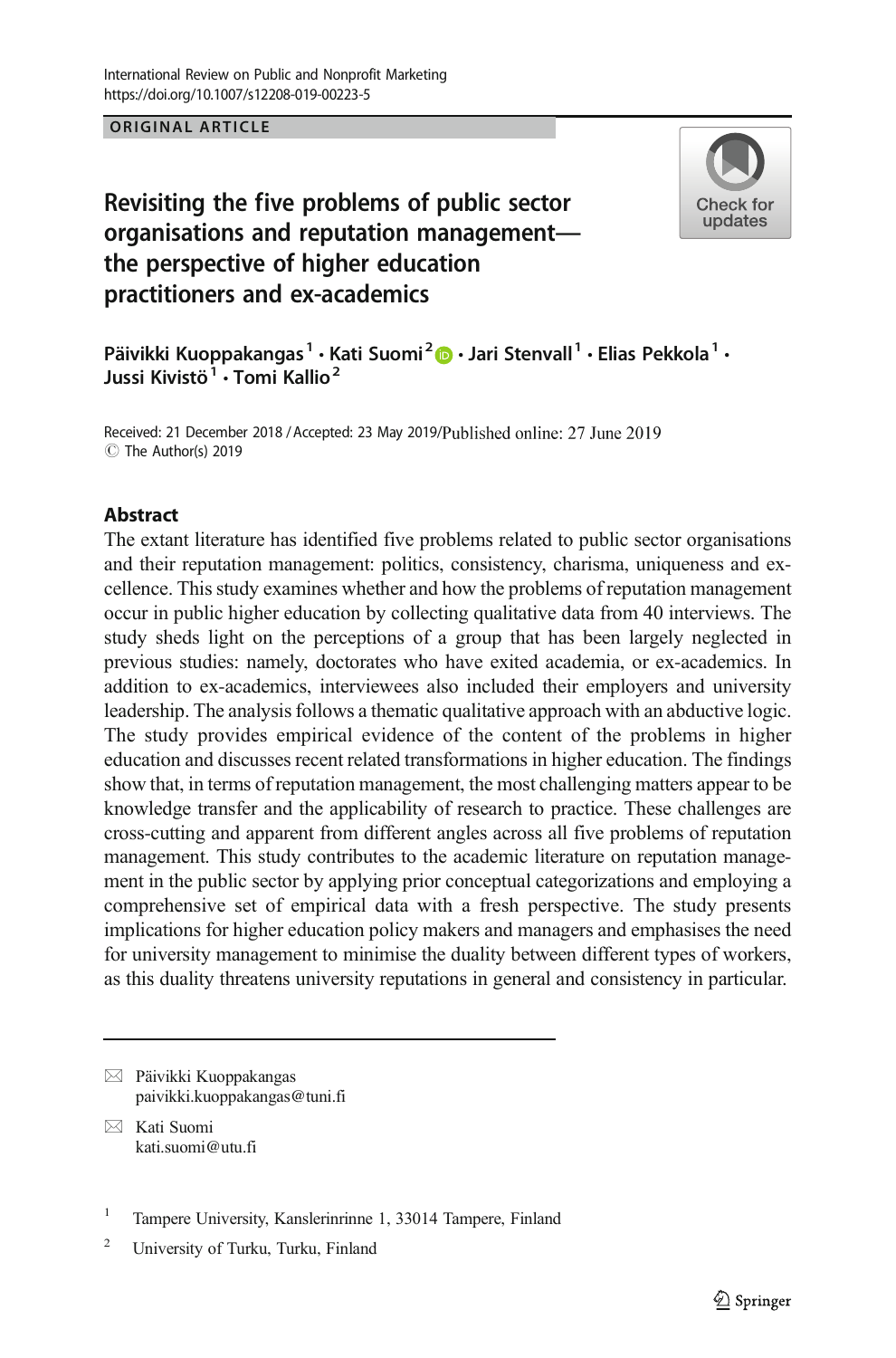Keywords Reputation . Reputation management . University. Higher education . Knowledge-intensive organisations. Public sector

# 1 Introduction

Transformation trends in higher education in Europe and beyond have growingly adopted market-driven approaches of new public management (NPM) (Thynne [2013\)](#page-23-0). It has been argued that transformations inspired by NPM have aroused debate and diverse expectations towards universities' contributions to the surrounding societies (Kallio et al. [2016](#page-22-0)). Furthermore, other business-like models, such as branding and reputation management, have migrated into higher education among other marketisation trends, but challenges have also been reported (Aula and Tienari [2011;](#page-21-0) Aspara et al. [2014](#page-21-0); Suomi et al. [2014](#page-23-0); Aula et al. [2015\)](#page-21-0). In particular, the growing interest in branding (e.g. Suomi [2014](#page-23-0); Aula et al. [2015](#page-21-0)) and rankings (e.g. Kehm [2014](#page-22-0)) in institutional higher education markets (e.g. Czarniawska and Genell [2002;](#page-21-0) Hemsley-Brown [2011\)](#page-22-0) has highlighted the importance of reputation in higher education. However, the concept of reputation is seldom applied in higher education research. In this study, we apply Alessandri et al.'s  $(2006, 261)$  $(2006, 261)$  definition of reputation as "perceptions of the organization shared by its multiple constituents over time^ to study problems of reputation management in higher education.

This study is conducted in Finland, where universities have traditionally been guided by the Humboldtian idea of universities being national cultural institutions with autonomous and free-thinking scholars persuading a call for the universal values of knowledge and truth (Välimaa [2012](#page-23-0); Kallio et al. [2017\)](#page-22-0) and a basic research orientation (OECD [2002](#page-22-0)). In 2010, the University Act and the core funding model of the universities were introduced in Finland. These new reforms have motivated universities and academics to pursue quantifiable results (e.g. Kallio et al. [2017](#page-22-0)). Further, in 2014 a new transformation incentive was launched in terms of profiling and differentiating Finnish universities from one another (Tirronen [2015](#page-23-0); Nuutinen et al. [2016](#page-22-0); Academy of Finland [2018a,](#page-21-0) [b\)](#page-21-0). The rationale behind these transformations is to enhance national competitiveness and innovations in Finland and also in global terms (Haapakorpi [2017\)](#page-22-0). Consequently, Finnish universities were left with little flexibility in choosing their strategic objectives (Kallio et al. [2016;](#page-22-0) Kivistö et al. [2017a](#page-22-0), [b](#page-22-0)). However, they were still left with autonomy in their internal management and strategies (Kallio and Kallio [2014\)](#page-22-0). The number of study credits and degrees produced, and the number of publications, as well as the amount of external funding, have become the key performance indicators in the university funding scheme. Moreover, university employees' salaries are increasingly determined by performance evaluations (Kallio et al. [2017\)](#page-22-0). From the beginning of the 1990s, the share of so-called external funding has increased steadily from almost nothing to a recent 40% of the universities' funding. External funding is competitive funding that is mostly derived from public sources such as the Academy of Finland or Business Finland (formerly called the Finnish Innovation Agency, TEKES). It is not a part of the funding derived from governments' core funding model (Pekkola et al. [2015](#page-22-0); Kallio et al. [2017;](#page-22-0) Suomi et al. [2019](#page-23-0)).

These transformations in higher education increase competition in academia (Ylijoki and Henriksson [2017](#page-24-0)), and thus they may create contradicting objectives for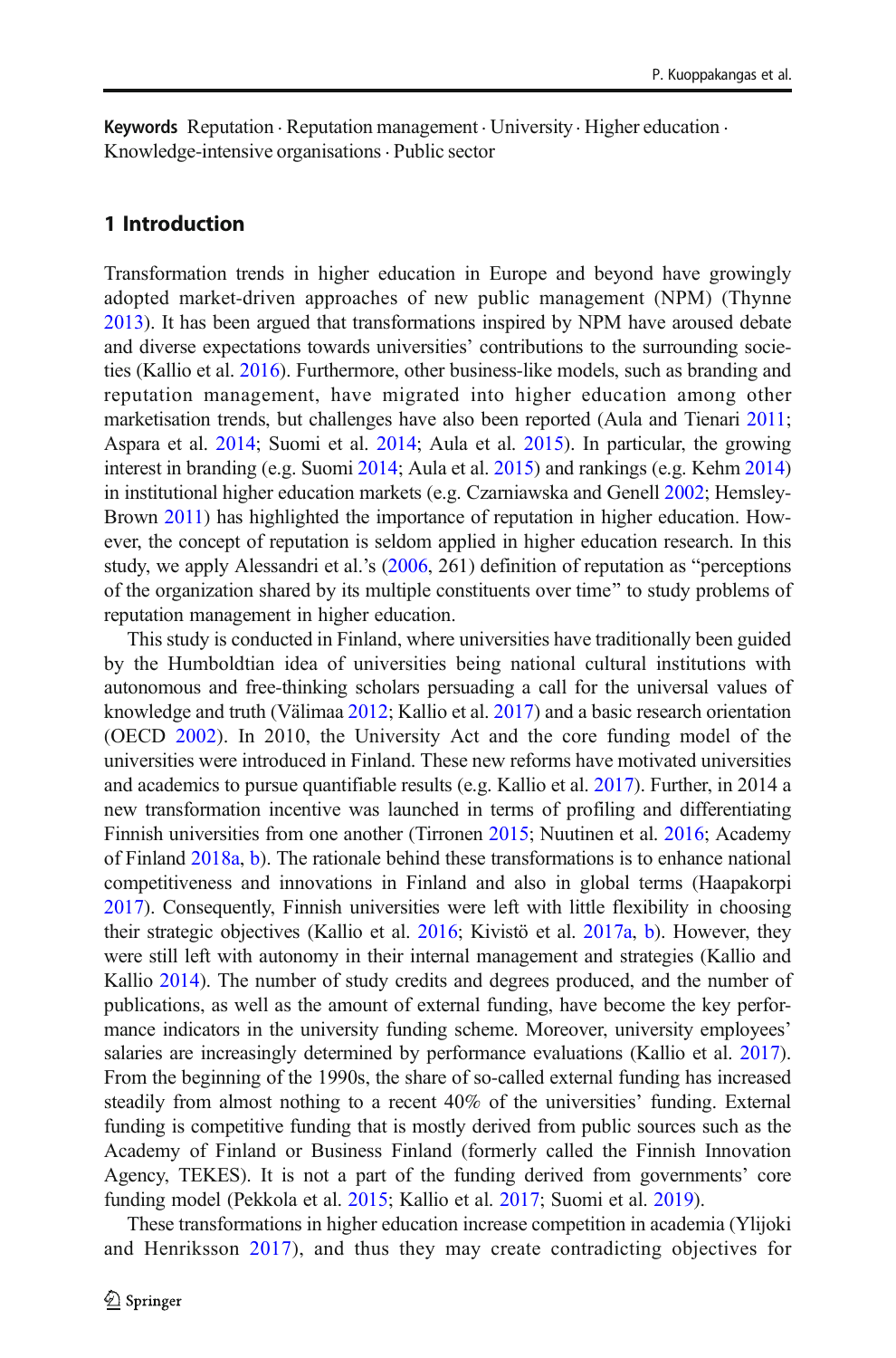universities and academics (Kallio et al. [2016](#page-22-0)). Further, academics balance between, on one hand, meeting the surrounding societies' needs in terms of fulfilling a university's third mission by knowledge transfer and, on the other, simultaneously struggling with publishing research articles in highly ranked international journals as well as with taking care of their teaching loads (Ylijoki and Henriksson [2017\)](#page-24-0). By "a university's third mission" we refer here to "all activities concerned with the generation, use, application and exploitation of knowledge and other university capabilities outside academic environments" (Molas-Gallart and Castro-Martínez [2007](#page-22-0), 321). Naturally, problems arise when these contradicting needs are simultaneously pursued with limited resources (Ylijoki and Ursin [2013;](#page-24-0) Suomi et al. [2014](#page-23-0); Suomi et al. [2019](#page-23-0)).

As the discussion above shows, many of these contradictions relate to the fact that Finnish universities belong to the realm of the public sector. Indeed, in their conceptual study, Wæraas and Byrkjeflot ([2012\)](#page-23-0) reported five particular problems related to reputation management in the public sector organisations: politics, consistency, charisma, uniqueness and excellence. Further, Suomi et al. [\(2014\)](#page-23-0) reported problems or dilemmas in reputation management in higher education, but they focused on the educational programme level, suggesting that more empirical research on the field would be useful, concentrating not only on different types of educational programmes but also on different universities. Aula and Tienari [\(2011\)](#page-21-0), Aspara et al. ([2014](#page-21-0)) and Aula et al. [\(2015\)](#page-21-0) focused on reputation-building in a university merger.

This study continues by focusing on problems of reputation management in higher education, expanding the view from individual programmes and universities to more holistic scrutiny in the higher education sector. That being said, the purpose of this study is to examine whether and how the problems of reputation management occur in public higher education. We use the categorisation introduced by Wæraas and Byrkjeflot ([2012](#page-23-0)) as a basis for our data analysis. The categorisation of Wæraas and Byrkjeflot [\(2012\)](#page-23-0) was adopted in this study because it elaborates problems of reputation management in the public sector at the organisational level. However, Wæraas and Byrkjeflot ([2012](#page-23-0)) neither gathered empirical evidence nor concentrated on any particular public sector context. In short, the study applies a typology of reputation management problems in the public sector to the context of publicly funded higher education.

In this study, 40 semi-structured interviews were analysed to further our understanding of universities' reputation management problems. The interviews were gathered from a group that has been largely neglected in previous studies: doctorates who have exited academia, or ex-academics (see also Suomi et al. [2019\)](#page-23-0). To the knowledge of the authors, prior literature has not covered the perceptions of university reputations as perceived by academic workers who have exited academia and transferred to other sectors to work. In addition to ex-academics, interviewees also included their employers and university leadership. In the study, we follow Wæraas and Byrkjeflot's [\(2012](#page-23-0)) suggestion that future research seek to determine the extent of reputation management problems and how they may vary across contexts. Examining the content of these problems in depth in higher education should thus provide beneficial knowledge not only for academics, but also for practitioners, so that they can identify the sources of the reputation problems and thus be better prepared for them. As Wæraas and Byrkjeflot [\(2012\)](#page-23-0) note, a strong reputation may be beneficial for a public organisation in times of scarce resources and rising public expectations, and it is also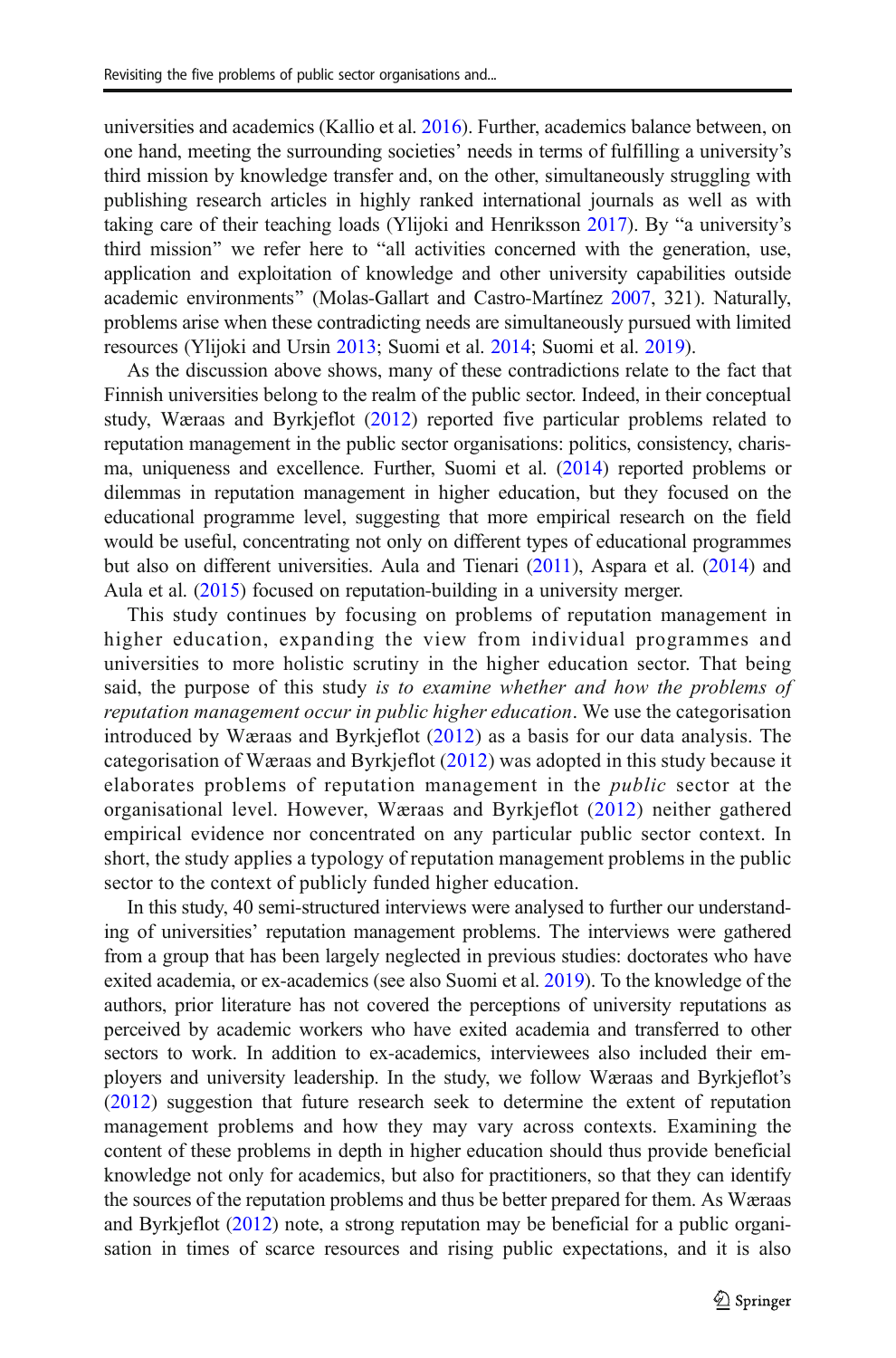beneficial in terms of retaining power and independence. One compelling reason for studying problems of reputation management in Finnish higher education is that although the Finnish education system has traditionally had a strong reputation, for example in terms of being equal and thus accessible for students irrespective of their social background, place of residence or family wealth, the university sector has experienced major reforms in recent years (e.g. Kallio et al. [2016;](#page-22-0) Suomi [2015](#page-23-0)).

The remainder of the study is organised as follows. First, academic literature on reputation and its management is reviewed. Second, reputation management in the public sector is discussed. Then, methodology and empirical analysis are described. After that, the results of the study are discussed. Finally, the study ends with conclusions, limitations and suggestions for future studies.

# 2 Theoretical background

#### 2.1 Reputation and its management

A good organisational reputation among the stakeholders can be considered reputational capital for an organisation. Reputation is found to have many positive implications for an organisation. For example, it contributes to organisational stability, performance and market value; protects in crises; and makes it easier to recruit competent personnel and motivate them to stay (e.g. Bromley [2000](#page-21-0); Fobrum and van Riel [2003;](#page-21-0) Luoma-aho [2007](#page-22-0); see also Veh et al. [2018](#page-23-0)). It has been suggested to encompass evaluations by all stakeholders, both internal and external groups (de Chernatony and Harris [2000](#page-21-0)). The reputation management process starts with the formulation of strategy. At this phase, an assessment of the organisation's current identity is required in order to define an idealised vision of how the organisation should be perceived by stakeholders in the future (Wæraas and Byrkjeflot [2012\)](#page-23-0).

Reputation has been typically approached as awareness, assessment or an asset (Barnett et al. [2006\)](#page-21-0). However, considering reputation as awareness provides a rather limited view, as awareness is actually an antecedent of reputation. Considering reputation as an asset is narrow, as well, because it does not take into account that that reputation may be positive, neutral or negative. Thus, considering reputation as assessment provides the most comprehensive view of the concept (ibid). Although it is acknowledged that each of the stakeholder groups has different relationships with the organisation, as well as different expectations from it, and they thus evaluate it from a different perspective, reputation as a concept is a collective, aggregated perception of multiple stakeholder groups (Szwajca [2018](#page-23-0); see also Walker [2010](#page-23-0)). Thus, it can be regarded as overall assessment or a combination of views and impressions (e.g. Walker [2010;](#page-23-0) Roper and Fill [2012\)](#page-23-0).

Stakeholders' views are formulated from a range of sources, including their own experiences with an organisation, its advertisement and other paid communication, and unpaid media time. Third-party judgements, in terms of, for example, word of mouth, also influence the formation of reputation (Szwajca [2018](#page-23-0); see also Vidaver-Cohen [2007\)](#page-23-0). Further, reputation as a theoretical construct is typically regarded as stakeholders' *overall* assessment of all areas of an organisation's activities, and it is thus accumulated from assessments of economic and financial activities, through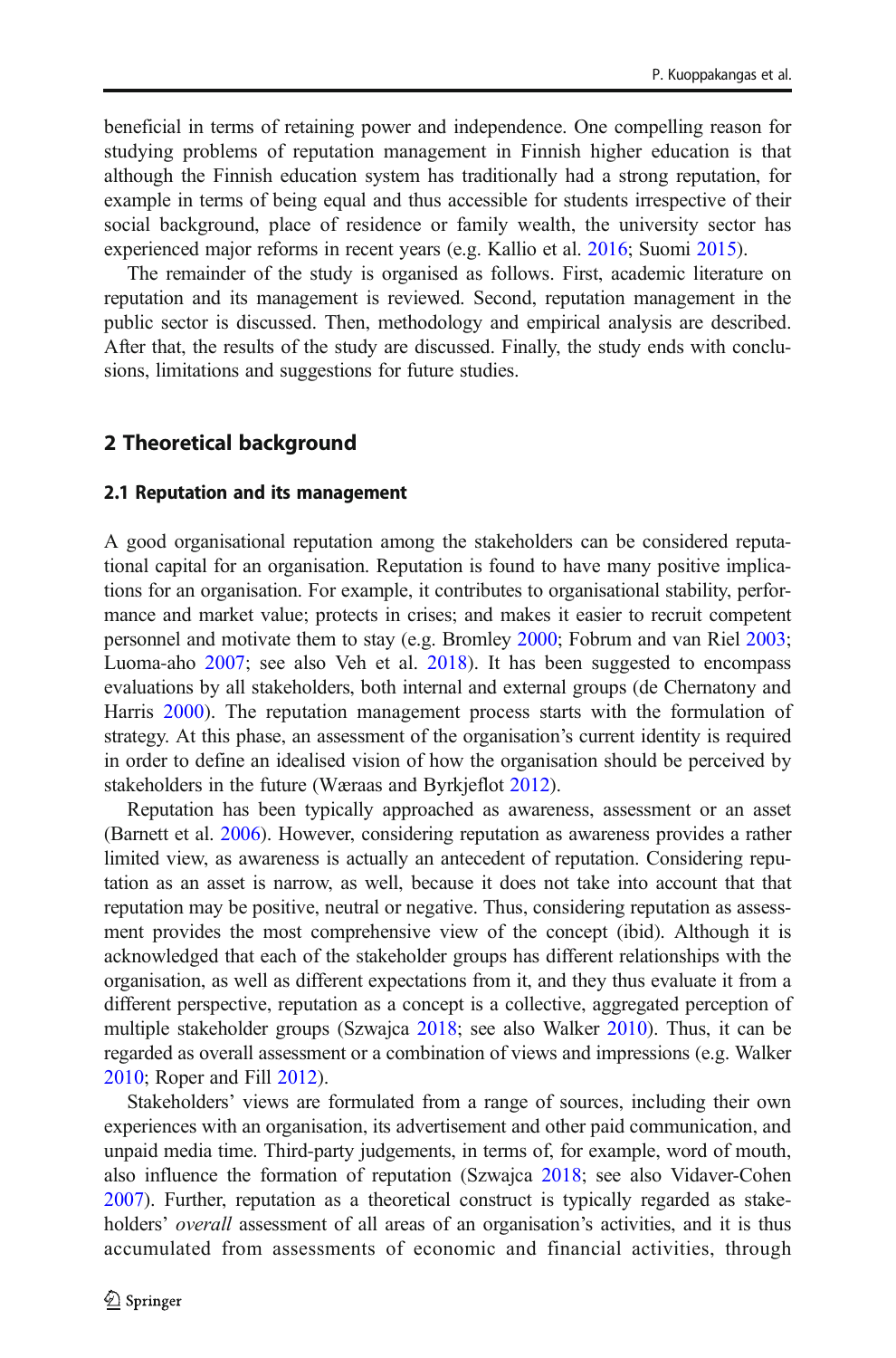organisational, personal and social ones, up to ethical, legal and moral ones. Consequently, reputation management cannot be limited to activities of one department or function, such as Marketing or PR, but instead it should be considered as a strategic managerial issue (e.g. Szwajca [2018\)](#page-23-0). Indeed, after strategy formulation, the second phase in reputation management is to influence stakeholders' perceptions by designing a programme for the organisation's self-presentation. Messages and promises expressing the organisation's identity can be delivered in verbal and graphical form, for example through logos. The third phase of reputation management is measurement of the target audience's perceptions (Wæraas and Byrkjeflot [2012\)](#page-23-0). However, there seems to be some consensus between researchers that formation of reputation takes time, as reputation is been built over a long time (e.g. Herbig and Milewich [1993](#page-22-0); Alessandri et al. [2006](#page-21-0)). This should be borne in mind when measuring reputation. Moreover, reputation management typically involves some comparison between an organisation and its key competitors (Rindova et al. [2005](#page-23-0)).

#### 2.2 Reputation and its management in the public sector

Wæraas and Byrkjeflot [\(2012\)](#page-23-0) note that statements reflecting a negative reputation of the public sector among citizens are typical. Nevertheless, it is also argued that distinct sub-sectors within national governments may have dissimilar reputations. At least some of these sub-sectors are considered bureaucratic and lazy (e.g. Luoma-aho [2008](#page-22-0)) as well as lacking customer or service orientation (Osborne and Gaebler [1992](#page-22-0)).

In the last decade, reputation management has emerged as a recognised practice in the public sector. However, it is suggested that the reputation of public sector organisations is not formed in a similar way to the reputation of firms, as their functions, scope, stakeholders and goals differ from those of private sector firms (Luoma-aho [2007\)](#page-22-0). Resulting from this, reputation management has been considered problematic for organisations in the public sector (e.g. Wæraas and Byrkjeflot [2012;](#page-23-0) Suomi and Järvinen [2013](#page-23-0); Leijerholt et al. [2018\)](#page-22-0), particularly because public sector organisations lack the autonomy required to operate as independent organisational actors (Wæraas and Byrkjeflot [2012\)](#page-23-0). Accordingly, Wæraas and Byrkjeflot ([2012](#page-23-0)) detect five problems that are typical for reputation management in the public sector. Next, these problems are briefly discussed.

Referring to the politics problem, Wæraas and Byrkjeflot ([2012](#page-23-0)) note that a public sector organisation may develop its strategy, vision and mission but those formulations cannot fall outside the political mandate under which the organisation is operating. Because of that, key aspects of the organisational identity of public organisations are mainly predetermined. Further, a public sector organisation is expected to operate with the mission they have been assigned by political bodies, irrespective of what it is and how positively or negatively the general public perceives that mission. In higher education, politics may become visible — for example, in terms of government allocating more resources to certain universities, with the "unashamed aim of creating a 'world-class' university" (Aarrevaara et al. [2009,](#page-21-0) 98), while other higher-education institutions try to polish their reputations with fewer resources.

The consistency problem refers to challenges in creating consistent reputations. Academic literature on reputation suggests that organisations with positive reputations are those which are consistent in terms of their values, identities and communication,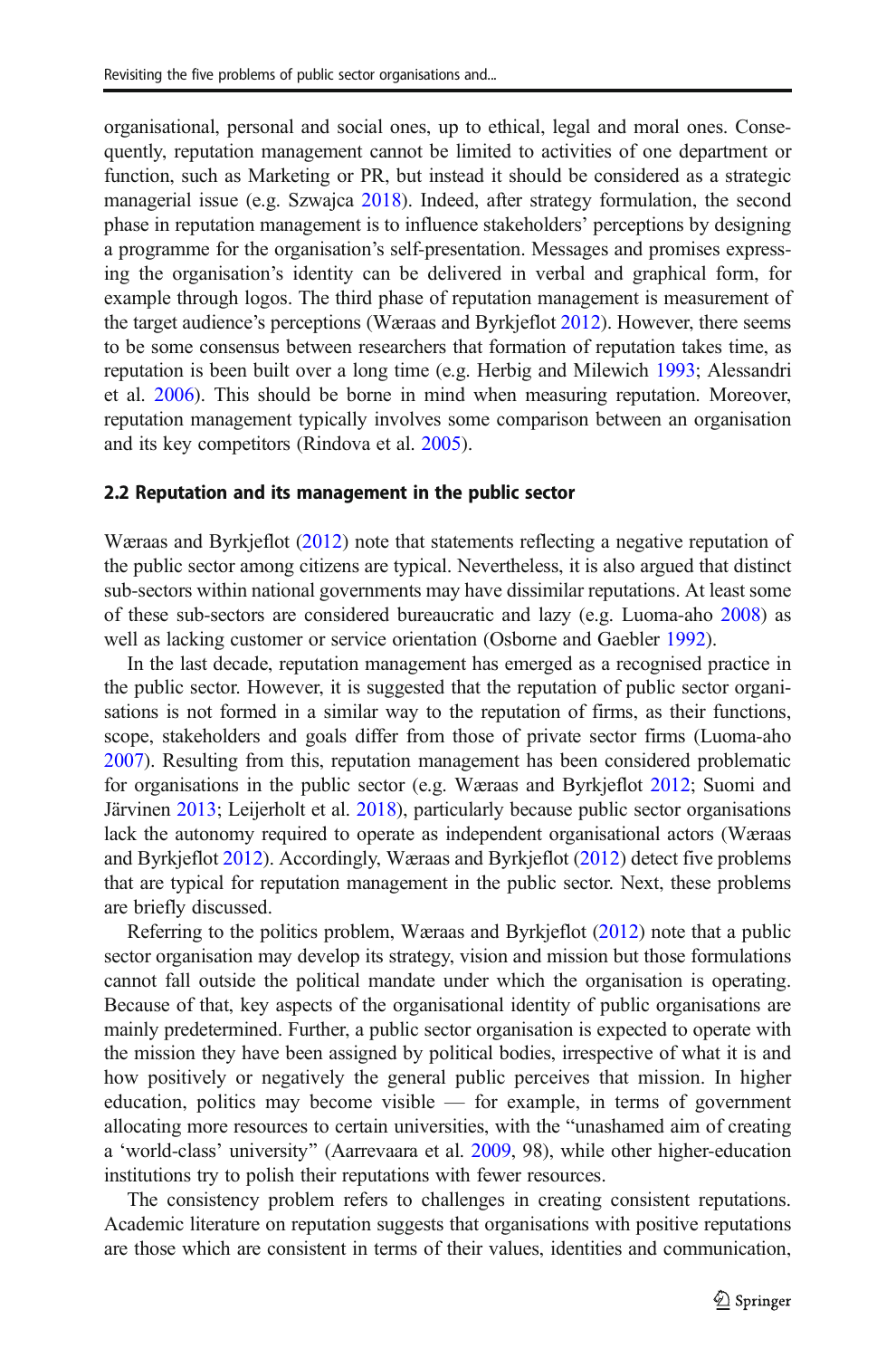compared to those with weaker reputations (Fombrun and van Riel 2004; Wæraas and Byrkjeflot [2012\)](#page-23-0). However, studies have reported problems with building consistent identity in the public sector. For instance, in higher education, distinct programmes, departments, faculties and schools may have multiple values and identities, and also rather autonomous faculty members may promote inconsistent sets of values (e.g. Wæraas and Solbakk [2009](#page-23-0); Suomi et al. [2013\)](#page-23-0), which hamper reputation management.

The charisma problem relates to the weakness of public sector organisations in creating emotional appeal, as they may not be able to speak freely. Emotional appeal has been suggested as one of the characteristics of organisations with positive reputations. Emotional appeal refers to good feeling, admiration, respect and trust towards an organisation (Fombrun, Gardberg and Sever [2000](#page-21-0); see also Wæraas and Byrkjeflot  $2012$ ). Further, organisations with strong reputations have some kind of "charisma". However, public sector organisations are not usually "charismatic", for example, because they are not able to choose their customers, compared to private sector firms, which may sometimes more or less discriminate against some buyer groups because of their reputation (Wæraas and Byrkjeflot [2012](#page-23-0); W raas 2009 in Wæraas and Byrkjeflot [2012\)](#page-23-0). Further, many public organisations are responsible for handling difficult problems that are unlikely to go away, such as unemployment, crime, social problems and poverty. As regards higher education, strong and appealing leaders could bring charisma with their personality (Vidaver-Cohen [2007](#page-23-0)).

Uniqueness is considered a key characteristic of organisations with strong reputations (Wæraas and Byrkjeflot [2012](#page-23-0)). Indeed, relevant differentiation from competitors is considered paramount in brand and reputation management literature. However, Wæraas and Byrkjeflot ([2012](#page-23-0)) note that public organisations are probably seen by citizens as more similar than unique because of their common characteristics as political, hierarchical and rule-oriented organisations. Thus, many public sector organisations struggle with the uniqueness problem. Reputation as a concept refers to comparison among organisations (Fombrun and van Riel [1997\)](#page-21-0), but in the public sector context, one should mention the concept of legitimacy, which highlights the social acceptance resulting from loyalty to social norms and expectations (Deephouse and Carter [2005;](#page-21-0) Kuoppakangas, Suomi and Horton [2013;](#page-22-0) see also Wæraas [2008\)](#page-23-0). Compared to the private sector, in the public sector, there remain stronger expectations of similarity in values, services and quality, as well as solidarity between organisations (Wæraas and Byrkjeflot [2012\)](#page-23-0). Thus, it seems that the art is in balancing between securing legitimacy and building reputation (Sataøen and Wæraas [2015](#page-23-0)). As a result of this, reputation management in a public hospital or university does not mean the same as reputation management in a commercial bank, for example (Wæraas and Sataøen [2014\)](#page-23-0). In the context of higher education, studies have reported challenges in building unique identities and reputations for universities in order to differentiate them from their competitors (e.g. Chapleo [2004;](#page-21-0) Suomi and Järvinen [2013](#page-23-0)).

Literature suggests that the best reputation is an excellent one: something that is superior to others and thus excels in the reputation rankings (Wæraas and Byrkjeflot [2012\)](#page-23-0). According to RepTrak reputation measures, more public than private organisations struggle with the excellence problem. However, given public organisations' common mission of serving the public interest, pursuing an excellent reputation would indicate seeking to be regarded as superior to the other organisations involved in the same mission (Wæraas and Byrkjeflot [2012](#page-23-0)). Indeed, as Wæraas and Byrkjeflot [\(2012,](#page-23-0)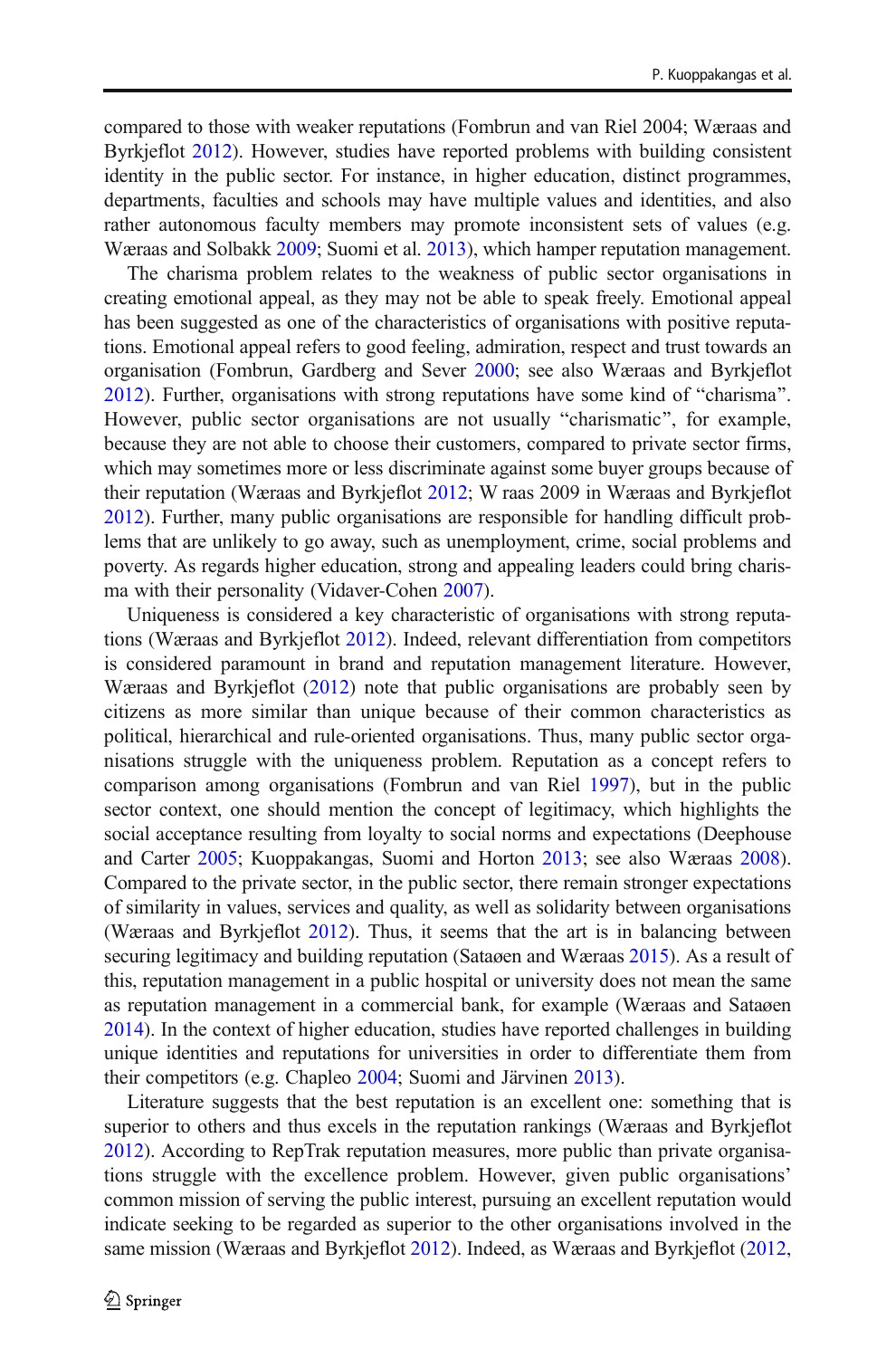199) put it: "Reputation is a relative construct in the sense that it involves a ranking and comparison of organizations, making the quest for it a zero-sum game.^ Thus, an attempt to build an excellent reputation may raise questions of solidarity and legitimacy in the public sector context (Wæraas and Byrkjeflot [2012](#page-23-0)), as someone must lose so that someone else can win (see also Kuoppakangas [2015](#page-22-0)). These questions also arise in the private sector context, but in the public sector it is more serious, as there are more expectations of similarity in values, services and quality.

In the context of higher education, excellence might be approached in terms of intellectual, network and financial performance. These include recruiting and retaining prestigious faculty and competent students, as well as the ability to obtain funding, which then improve reputation (Vidaver-Cohen [2007](#page-23-0)). In higher education, reputation especially matters, as it is difficult to evaluate the quality of the educational offering, with long-term consequences for customers, before it is experienced (e.g. Hemsley-Brown and Oplatka [2006](#page-22-0); Suomi et al. [2014](#page-23-0)). Further, because of higher education institutions' organisational complexity, comprising distinct schools, centers and units, along with highly independent academics, consistent reputation management is particularly important but at the same time more challenging than usual (e.g. Wæraas and Solbakk [2009](#page-23-0); Suomi et al. [2014](#page-23-0)).

It is suggested that public sector organisations should acknowledge the resilience of the five problems and the fact that they often can only be balanced, not totally removed. Thus, they may continue to have negative impact on images of public sector organisations. It would be advisable to accept these problems as the starting point and not to aim at eliminating them, as reputation management differs in the public sector compared to the private sector. If universities push for ever-higher levels of consistency, uniqueness, charisma and excellence, they might make their social standing worse and be faced with solidarity problems and lack of trust and even be perceived as silly among their peers (W raas and Solbakk 2012).

#### 3 Methods of data gathering and analysis

The empirical data was gathered between May and November 2017 with 40 semi-structured interviews (see [Appendix\)](#page-20-0) as a part of a larger research project in Finland. The interviewees formed three different groups: 1) doctoral degree holders who had academic work experience, as well as work experience from some other sector; 2) representatives of university management (deans, vice-rectors and board members of Finnish universities); and 3) HR and senior-level managers in public and private sector organisations who recruit and employ doctoral degree holders. Purposive sampling and "snowball sampling" (Bernard  $2000$ , pp. 179–180) were applied in selecting the interviewees. All interviewees were first contacted via e-mail or phone and asked to participate in the study. All contacted persons agreed to participate. Semi-structured interviews were conducted, lasting 45–80 min. The interviews were recorded and transcribed to help in the analysis and enhance the reliability of the result (Silverman [2001;](#page-23-0) Patton [2002\)](#page-22-0).

The selection criteria of the first interviewee group (N-18) comprised the following three criteria. Firstly, the interviewee had to have work experience from a Finnish university. Secondly, the interviewee had to be a doctoral degree holder in either social or technical sciences (in this study, the social sciences also include business sciences). The third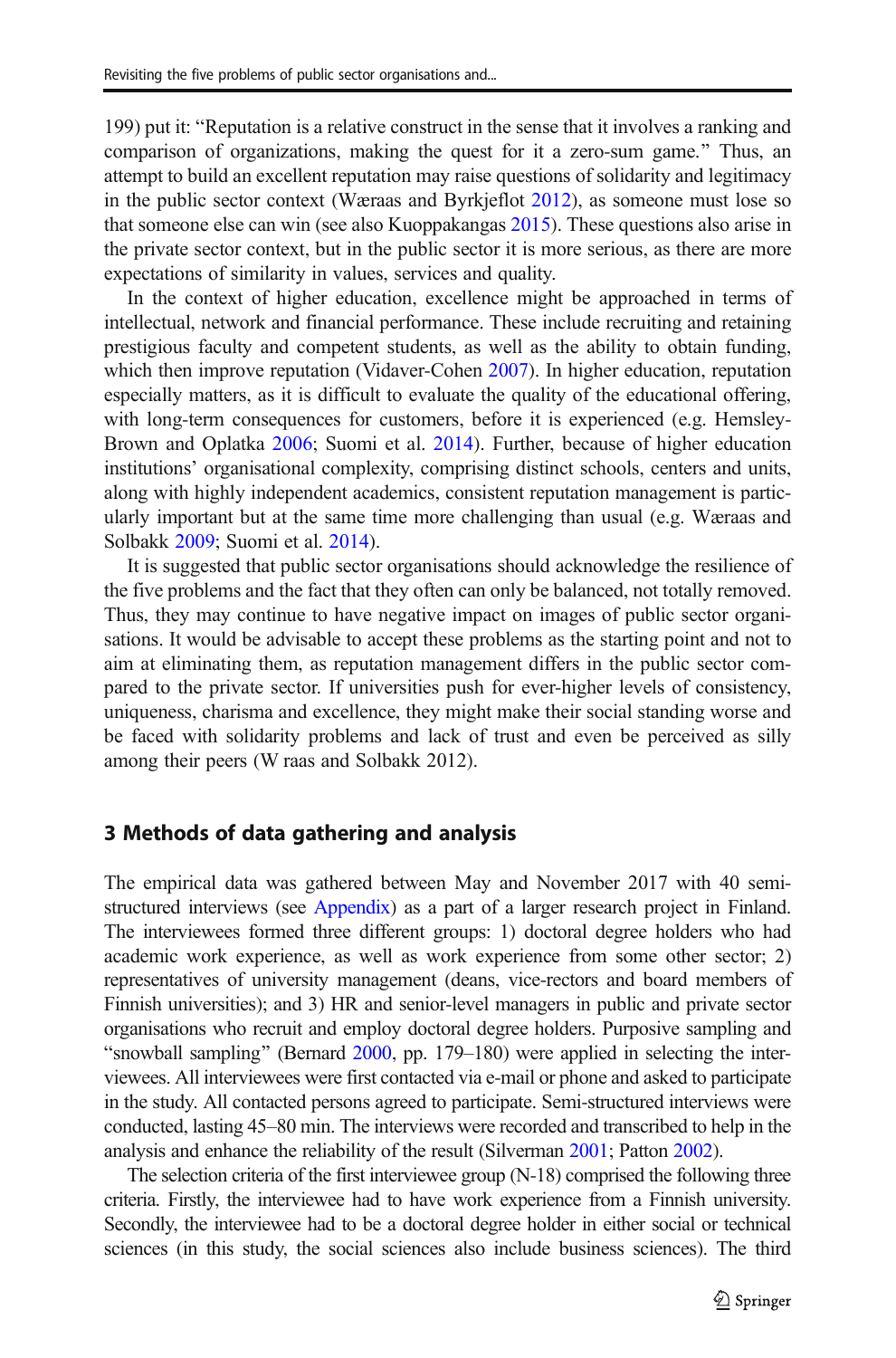condition was that an interviewee also had to have working experience in some sector other than university. In total, the interviewees had working experience at eight universities.

In selecting the second interviewee group, the Finnish universities' internet homepages played a key role. The interviewees include seven deans and four vice-rectors. In addition, interviewees include three senior-level executives (two university board members and one senior administrator). Overall, the 14 interviewees in the second group represent four universities in total and both technical ("hard") and social ("soft") sciences.

The third participant group consists of eight interviewees (seven human resource managers and one CEO) from both public and private organisations that have employed doctoral degree holders. The organisations comprise four Finnish universities, a large state-owned foundation, a large municipality, a consulting firm and a large multinational company.

As mentioned, the data for the study was collected within a larger research project. Thus, the analysis of the data can be considered an iterative process. The preunderstanding of the literature on the concept of reputation and its management led the authors to notice that much of what the interviewees reported related to reputation management, particularly in terms of detected problems related to it (Silverman [2001;](#page-23-0) see also Kuoppakangas [2015](#page-22-0); see also Suomi et al. [2019](#page-23-0)). Thus, it was decided to revisit the empirical data through the literature on reputation, and particularly the categorisation provided by Wæraas and Byrkjeflot ([2012](#page-23-0)). Consequently, the three above-mentioned participant groups allowed us to further our understanding of problems of reputation management in higher education from different angles. The 40 interviews can be considered comprehensive qualitative data (c.f. Creswell [1998;](#page-21-0) Guest et al. [2006](#page-21-0)), which resulted in data saturation when the interviewees provided repeatedly similar answers and no new information to complement the previously collected data was supplied (Patton [2002;](#page-22-0) Marshall and Rossman [2006\)](#page-22-0). The current study concentrates on the answers to the following three questions as a part of a larger interview protocol. The interviewees were asked 1) whether academia's and the surrounding society's needs are dividing or unifying and to explain the rationale behind their answers; 2) what obstacles might occur in meeting academia's and surrounding societies' needs as regards knowledge transfer between academia and other sectors; and 3) what changes should occur in order to support successful knowledge transfer between universities and other sectors. Thus, neither reputation nor reputation management was used in the interview protocol as a term per se, as studying reputation management and related problems was not the initial aim of the larger research project. As is typical in a qualitative study, we decided to ask new questions of the data, here, by employing the lenses of the reputation management literature. Reanalysing qualitative data "allows both for reinterpretations and also for new questions of the data. New themes can be studied" (Corti and Thompson  $2007$ , 302). All three questions and their answers are equally important in presenting and discussing the five problems of reputation management.

The empirical data collected from the three interviewee groups was analysed for the current study with a thematic qualitative approach with abductive logic, going back and forth between theory and the empirical data (e.g. Dubois and Gadde [2002](#page-21-0)) in the following five phases. In the first phase, the transcriptions of the interviews were read several times, bearing in mind the purpose of the study (Silverman 2011). During the second phase, topics of importance were detected and arranged into data-driven themes. In the third phase, the arranged themes were scrutinised by coding, in other words,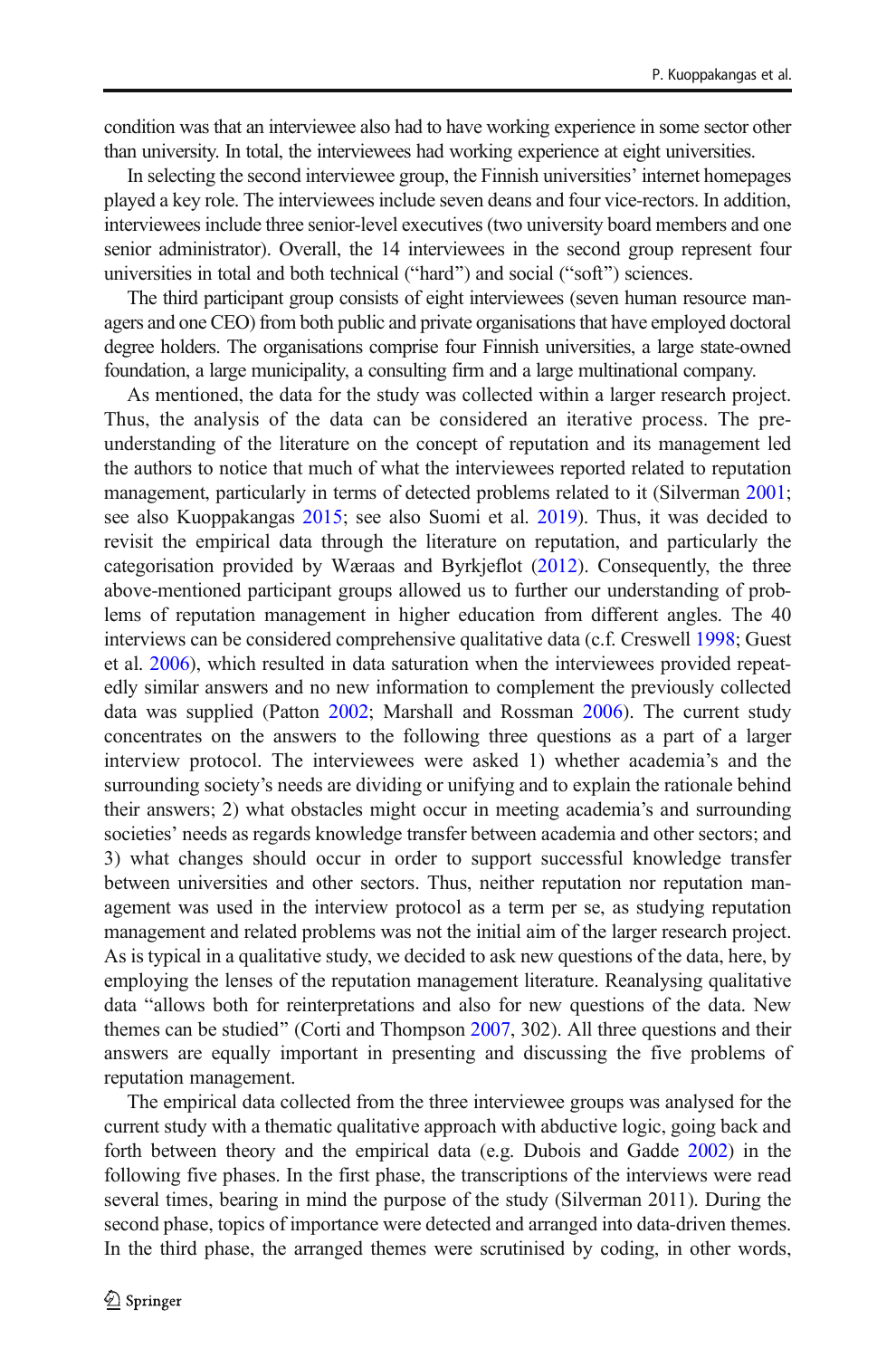finding relevant frequently repeated terms, words, phrases and sentences. In the fourth phase, resulting from the coding process, numerous key topics were recognised and further constructed into the key themes (Silverman [2011\)](#page-23-0). Drawing from the content analysis, in the fifth phase, the key themes were reconstructed into the categories following the five problems in reputation management in public sector organisations detected by Wæraas and Byrkjeflot ([2012](#page-23-0)).

Importantly, the categories represent collectively the three participant groups of this study, including both hard and soft sciences; thus, none of the categories are solely based on just one participant group's interviews. The authentic quotations are presented to demonstrate the richness of the data and to enhance validity of the findings (Silverman [2001](#page-23-0)). All the quotations were translated from Finnish to English. In order to ensure the interviewees' anonymity, they were labelled with I (as an interviewee) and a number (from 1 to 40). Next, the five problems of reputation management of public sector organisations, and how they occur in the university context, are reported.

#### 4 Problems of reputation management in public higher education

#### 4.1 The politics problem

Universities are publicly funded entities in Finland; thus, policy issues have a strong role in the strategic steering of academia (Kallio et al. [2016](#page-22-0)). Here, interviewee I-17 illustrates pressures: "[...] market economy changes [in higher education] in the big picture aim at results and value for tax-funds.[…] there are pressures from ministries, they want autonomy for the universities but simultaneously they keep controlling in the higher education.  $[\dots]$  money is the driving force." However, universities still have autonomy, for example related to the distribution of funding: "In Finland, universities have their own ways in which they distribute the core funding from the government  $\left[ \ldots \right]$ " (I-17). In addition, another interviewee stated: "How much the political pressures are steering [universities] is difficult to measure […] we continuously discuss the impact and effectiveness of universities in society. The owner [of universities] is the government, and their strategic aims affect us^ (I-9). This forms the core of the politics problem for reputation management.

The interviewees explained how university reform in Finland in 2010 had affected the expectations towards universities, both in publishing more studies in highly ranked international journals and simultaneously meeting the needs of knowledge-based society, in terms of engaging in knowledge transfer with private, public and third sectors (see also Nikunen [2012](#page-22-0); Stenvall and Laitinen [2015](#page-23-0)): "Then in practice the research is dependent on politics, what the politicians want, since the money is government's and many funding instruments are governmentally owned, e.g. Academy of Finland and TEKES [called Business Finland since January 2018]^ (I-19). When these two objectives, contributing to high-quality international journals and serving the surrounding society, occur simultaneously, they are often on a collision course. One of the interviewees described this as follows: "When aiming at research publications of high quality, it is really hard to achieve this in the [short project] timeline. It is not feasible. Researchers increasingly have to apply for external funding. Many of the funding instruments, e.g. TEKES, provide a timeline of two years for a development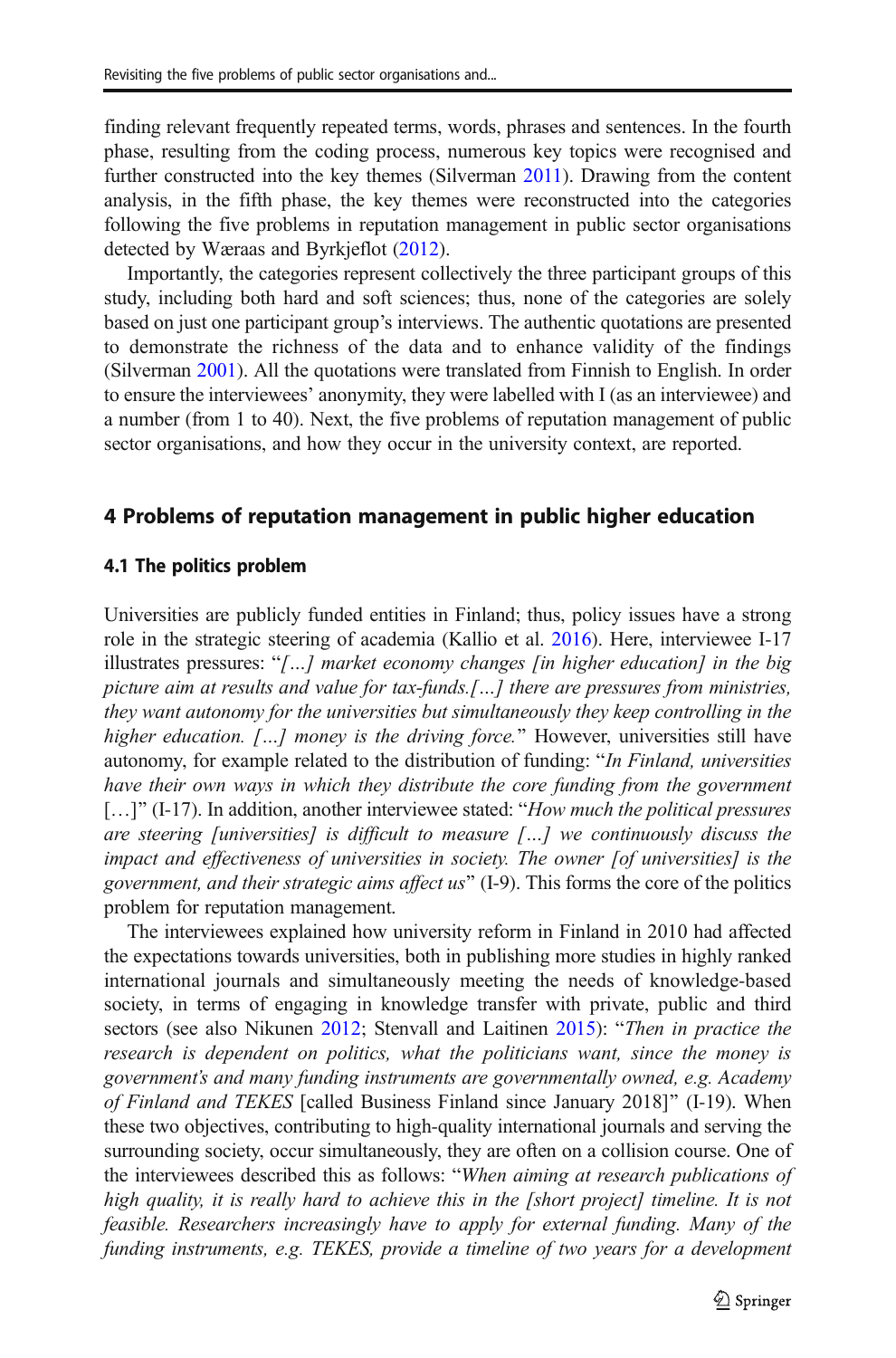project, which has totally different goals than succeeding in [publishing in] top research publications" (I-19).

Further, the first two missions of universities are teaching and research, and the third mission is thus to serve the public good in delivering education and transferring knowledge: "Of course we can ask how straightforwardly we need to serve [society]: it is kind of a basic dilemma of education. Should we tailor educational programmes for current societal and employment needs, or instead educate people in critical thinking and learning? What kind of knowledge does the society exactly need after  $2-5$  years?" (I-30).

Interviewees described how universities have adopted the performance-based management and incentives introduced by the Finnish government (see also Kallio et al. [2016\)](#page-22-0): "We have adopted the performance management and measurement model  $[...]$ in practice we also compete for additional funding. So we have been placed into competition." (I-4) Another interviewee (I-2) described matters in a similar vein: " $Of$ course there is competition for the ministry's [Ministry of Education and Culture] funding. We carefully follow the numbers of publications, degrees and students' credits. If we succeed well with the numbers, it will increase the value and appreciation of the university. And that is how the researchers compete with each other." The competition for funding creates competition among academic colleagues, as well, which may result in conflicts among professionals, departments and research groups and thus harm reputation (Wæraas and Byrkjeflot [2012\)](#page-23-0).

The current political atmosphere in Finland seems to have worsened tension between academia and policy-makers (e.g. Sintonen [2015\)](#page-23-0). This was demonstrated as follows: "One problem is that there is not much understanding at ministries of the nature of the work at universities. The diminishing of public funding for universities has created a situation where universities must carefully evaluate how to steer their financial resources. Peer-reviewed research publications of high quality are the ones that profit the most, because they are measured [by the Ministry of Education and Culture], and universities receive core funding based on those numbers. This is obviously hindering the universities in participating in small development projects with other sectors. […] These discussions in public and in the media create tensions between government and researchers or between researchers and policy-makers" (I-7). Several interviewees (I-8, I-12, I-13, I-7) mentioned the Finnish prime minister's exclamation on television about "all kinds of adjuncts", discrediting research knowledge with undermining implications towards Finnish academics (see also Sintonen [2015\)](#page-23-0). Such a political atmosphere may be detrimental for reputation of universities.

# 4.2 The consistency problem

Interviewees discussed universities' core mission and values. For example: "Does the university have the courage to be a university and how much it must adapt to external society's needs. […] It is a fundamental question of the differences between basic and applied research. How much the university conducts basic research for the sake of science, which should be valued. [...] However, we have strong pressures to conduct applied research as well. […] This is a discussion of identity: what does it mean to be a university? […] We need to remember that we have service, cultural and educational missions. Those are not always transferred into monetary outcomes" (I-14).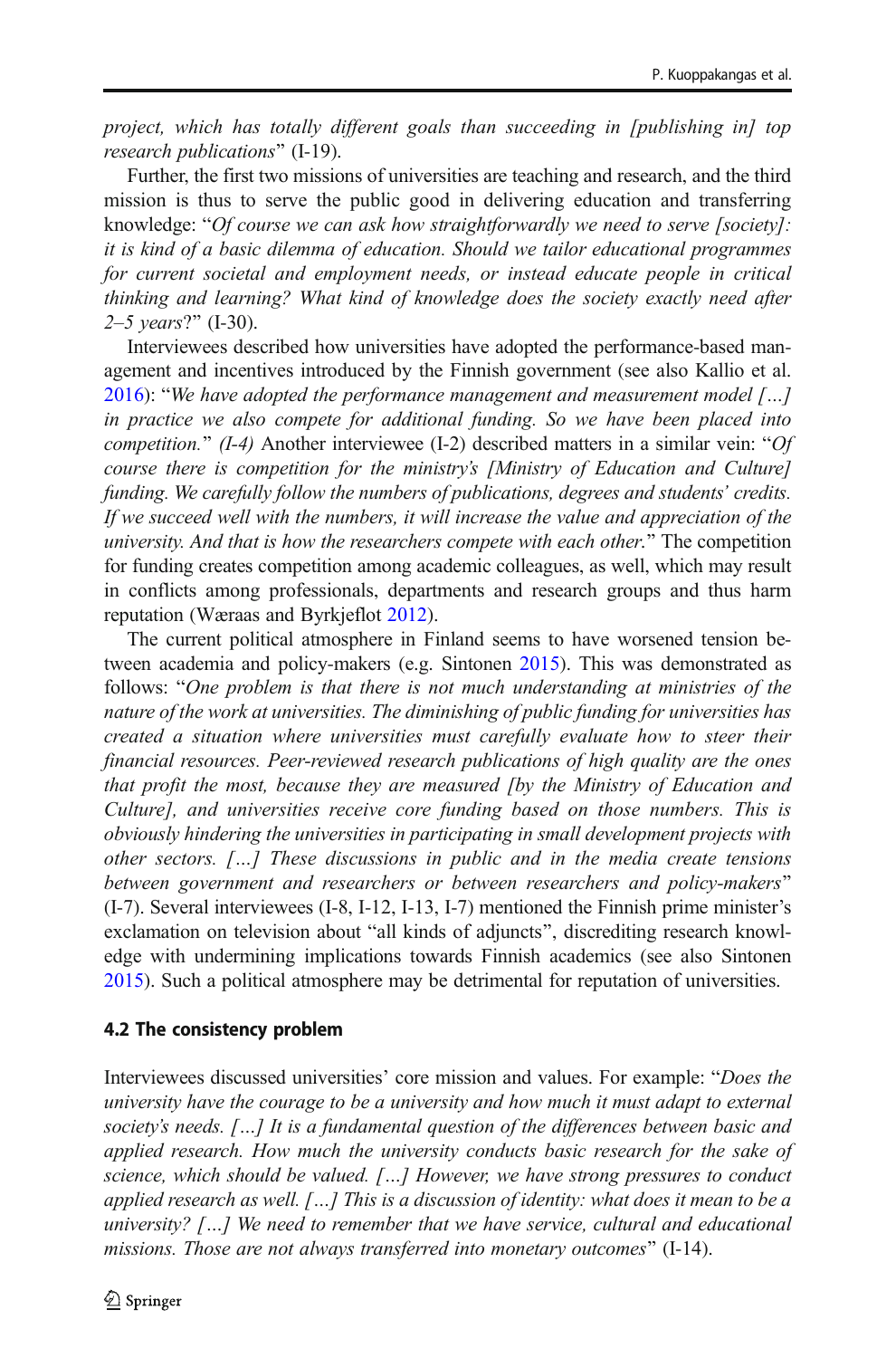Pressures to balance between basic and applied research are evident. The interviewees described the contradicting pressures, for instance: "There are theoretical discussions, but how does it solve meaningful practical problems in society? […] We need to collaborate with industry and businesses. In practice, this means that we need to balance between two different worlds, that of business needs and that of scientific needs. In order to publish research papers of high quality, we need to collect totally different kinds of data."  $(I-1)$ .

Further, there are governmental pressures to produce degrees and high-quality research (Kallio et al. [2016\)](#page-22-0). As one interviewee points out: "On one hand, universities have to deliver degrees, and then we also hear [from critics] that the impact [of education] has not grown even though in respect of Finnish GDP we are doing really well. And then we hear that we [university] should have impacts on surrounding society"  $(I-17)$ . Interviewees explained how challenging it is to show impacts of research on society: "It is about understanding research vis-à-vis the surrounding society. How can the research be applied in practice?"  $(I-25)$ . There appear to be problems with basic research as it is time-consuming and slow in meeting society's needs, as interviewee I-10 explains: "The classic basic research methods might not be suitable for contemporary society, where there are multiple ongoing changes and unforeseen outcomes. So how can the research methods better meet the reality of societies?"

According to the interviewees, there are inconsistencies among university employees' roles and how their university work is constructed (see also Ylijoki and Henriksson [2017](#page-24-0)): "I have said many times that there are two different types of worker groups at universities. There are professors and other permanent academic workforce and there are those with fixed-term contracts funded by projects. Those with permanent work contracts talk about the university's core role as an educating entity. Then, the group with fixed-term contracts, applying continuously for research funding, stress more the need for research publications to safeguard their future funding and employment. […] If we had only the core funding and permanent work contracts, we would not have achieved research outcomes of such high quality and collaboration with business and industry"  $(I-34)$ . Fixed-term employment is not a new phenomenon in Finnish universities. However, during recent decades it has changed both qualitatively and quantitatively from what it was earlier. The fixed-term work contracts among academics have emerged since the 1990s because of the changes in funding of Finnish universities (Pekkola et al. [2015;](#page-22-0) Aarnikoivu et al. [2019\)](#page-21-0). Such a duality between the different types of workers may hinder a university's reputation management in terms of communicating a consistent identity towards stakeholders.

Further, it was also noted that different disciplines and fields differ in their identities and self-presentation: "When one goes to a laboratory of Cryophysics or something, it is totally different from Education Science or if we go to the School of Economics. Inside the School of Economics, in unit  $X$  [where the interviewee worked earlier], when I scrutinised what our research focus is […] I totally lost my train of thought after everything was so differing […] All different types [of research foci]. In Management there were pretty different things than in Marketing and Accounting. When I went to talk to guys from Accounting, they were already different compared to when I went to talk to guys from Management" (I-34). If academics within Economics are considered different from each other depending on their discipline, it goes without saying that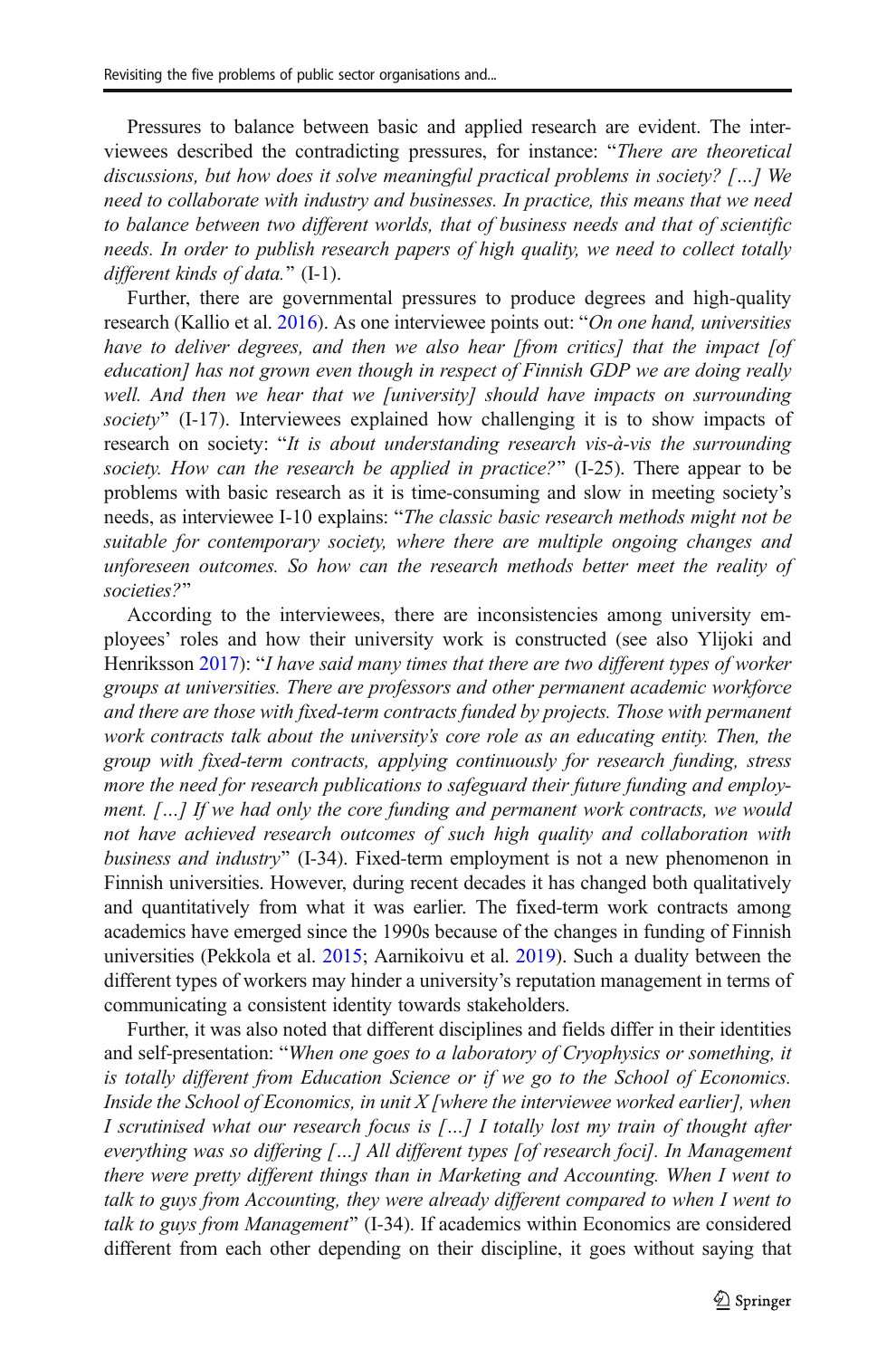differences are likely to grow between different faculties and sciences. Thus, communicating a consistent identity of a university may be difficult (see also Wæraas and Byrkjeflot [2012\)](#page-23-0), and thus the consistency problem of reputation management is retained.

Interviewees implied that academic freedom has been stalled by the universities' funding mechanism and that often the research conducted in a university is clearly guided by what sort of funding is received (see also Henkel [2005;](#page-22-0) Ylijoki and Ursin  $2013$ ; Kallio et al.  $2016$ ). According to one interviewee: "It yields for collaboration with the business world. [...] Let us come up with a group of researchers whose names are placed on the research funding application and then suddenly the funding is received. However, we realise that half of the group has left for other organisations and the other half has a huge teaching load. But they have to take up the funded research project which might have nothing to do with their original research interests, and you still need to come up with research outcomes of high quality [...] It might not succeed. However, the funding model pushes in that kind of direction"  $(I-38)$ . When a funding mechanism is strongly guiding the research work, the scientific outcomes might not be up to high academic standards. This contradicts with academic values. Further, as regards reputation, substantial turnover within personnel during the project does not communicate a positive signal towards funding parties and other stakeholders.

#### 4.3 The charisma problem

Interviewees highlighted communication challenges and how it would be important to find common language with stakeholders outside academia (see also Haapakorpi [2017\)](#page-22-0). One interviewee stated: "Especially communication with civil servants on what has been learned via research which could be valuable for decision-making. […] Communication both ways and receiving feedback. Finding common language among  $us$ " (I-6). In addition, interviewees explained how contemporary societies are full of information available via the internet, for example, but there are risks in evaluating the accuracy of this information. "Maybe the communication between researchers and civil servants might strengthen understanding of research-based knowledge and the limitations and possibilities of it"  $(I-6)$ . Nevertheless, researchers are reluctant to provide unrefined information to external stakeholders, and that causes problems in delivering timely knowledge: "But it is built inside a researcher that you cannot deliver unfinished results and thus you cannot say or comment. However, while working on your research proposals, you have worked on vast literature reviews, and that information gained on existing research could be useful to share" (I-25). Lack of timely and applicable knowledge, or communicating information which is considered too theoretical, may cause academics to be considered overly theoretical, slow and isolated in an "ivory" tower". This can be related to the charisma problem of reputation management, as academics might not be considered as dynamic collaboration partners among stakeholders outside academia.

Further, even though basic research seems slow to meet the current societies' needs, interviewees discussed reconciliations in the following vein: "For anticipation and views we need more reflection and discussion with surrounding society. […] Discussions at different stages of the research process are important. In addition, the discussions on the applicability of the possible research results and knowledge transfer.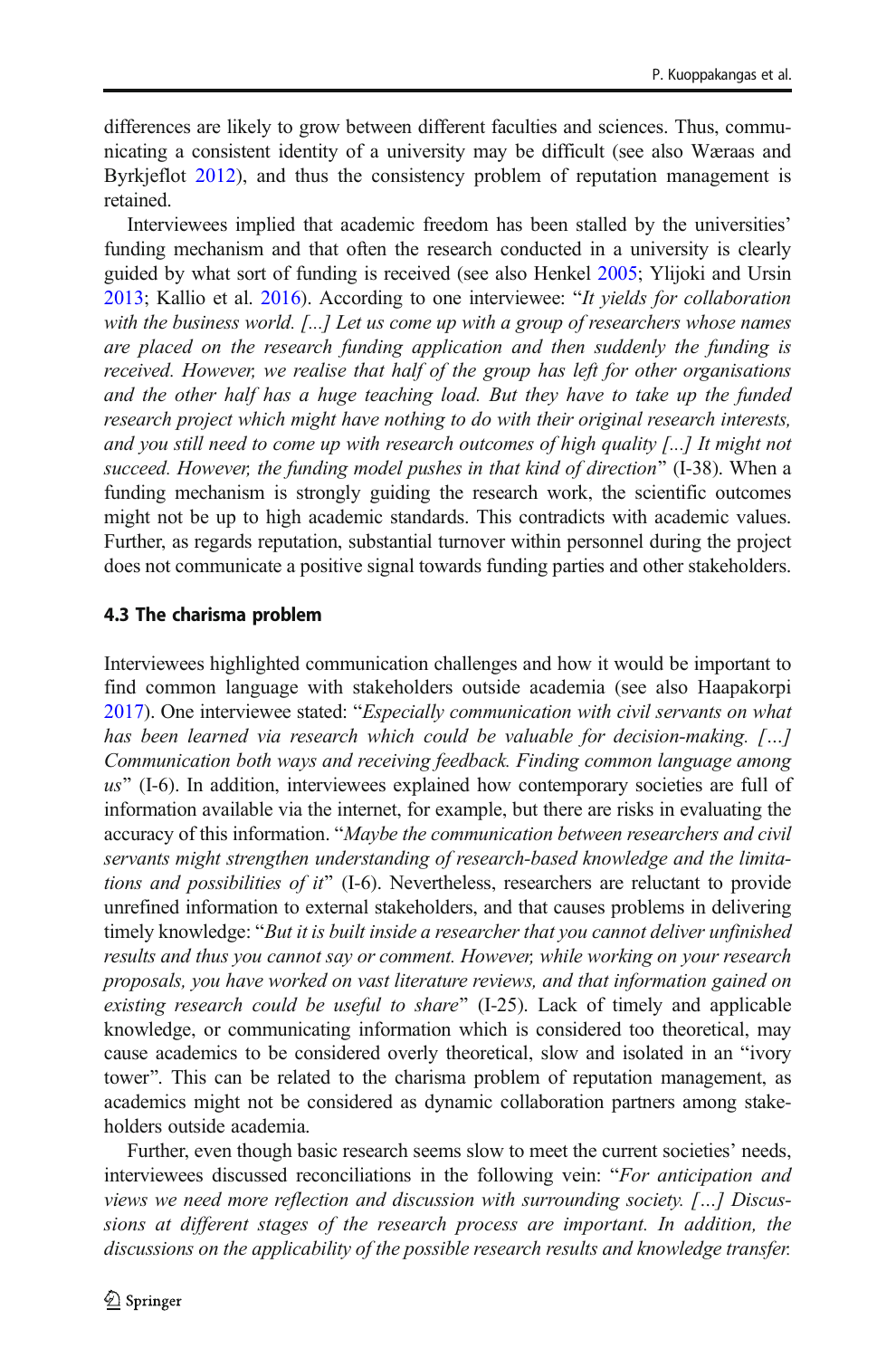It is more than just the research publications, it is active participation in different forums and discussions^ (I-25). According to the interviewees, the slowness of doing basic research and communicating its results is often connected to publication processes in international refereed journals. In addition, those journals are not easily accessible by stakeholders outside academia. However, academic incentives and the universities' funding mechanism push academics to concentrate on journal publications instead of producing popularised versions of the articles.

Interviewees reflected on how collaboration with business and industry needs to be valuable for all parties in order to enhance mutual respect and trust (see also Styhre and Lind  $2010$ : "From the business point of view, if they find the collaboration beneficial, they are willing to participate. Some are participating only when it profits their image. For example, one firm commented that they had developed their product concept with university x and by doing so had gained legitimacy and credibility. Companies find it valuable for their brands if they have collaborative projects with universities, and they are ready to collaborate"  $(I-19)$ . Moreover, there were discussions on differences in the operation mode and working culture between academia and industry/business, particularly in terms of the slowness of basic research compared to the fast-moving industry and business: "A researcher knows the limitations of the research results. There are tensions between communicating results and waking interest among external audiences and balancing them with research ethics. The straightforward management models of industry and business compared to critical academic discussion culture might create tensions between the two different cultures" (I-30).

Here again, as described above in relation to the politics-related problem, interviewees paid attention to the degrading of academics and research-based knowledge by even the highest-level politicians in Finland, which seems to have affected respect and trust for academia among other politicians, as well as the general public: "The discussion among the current parliament not only on public funding of education and universities, but also the attitude and atmosphere that has resulted from it [is negative]. There is no understanding of what kind of value basic research knowledge offers. It seems that the politicians' appreciation of universities and academics is diminishing" (I-7). Further, it was noted that academics themselves could be more active in marketing and opening up their competencies: "In my opinion, in the university world it has not been branded in a positive way everything [worklife competencies] that you learn when you are in a research project, for example" (I-18).

Interviewees mentioned that stakeholders outside academia appear to maintain lots of stereotypes and prejudices regarding universities and academics. Thus, reputation management in terms of designing organisations' self-presentations to influence stake-holders is needed (Wæraas and Byrkjeflot [2012\)](#page-23-0): "So...that we could shake off that image of 'all kinds of adjuncts' and sophistry towards solving real issues…it takes lots of time. And it should be done systematically"  $(I-13)$ , and further: "We have great knowledge that we produce to a bookshelf […] How could we bring it to the benefit of surrounding society…so actually it is selling work. It is selling of a university's  $known$ " (I-13).

Stereotypes, if unchanged, are likely to maintain a lack of emotional appeal among stakeholders and thus jeopardise reputation management (Wæraas and Byrkjeflot [2012\)](#page-23-0): "We are imagined to be [among stakeholders outside academia]  $Gyro$ Gearlooses with gadgets on our heads, let the discipline be whatever…that we cannot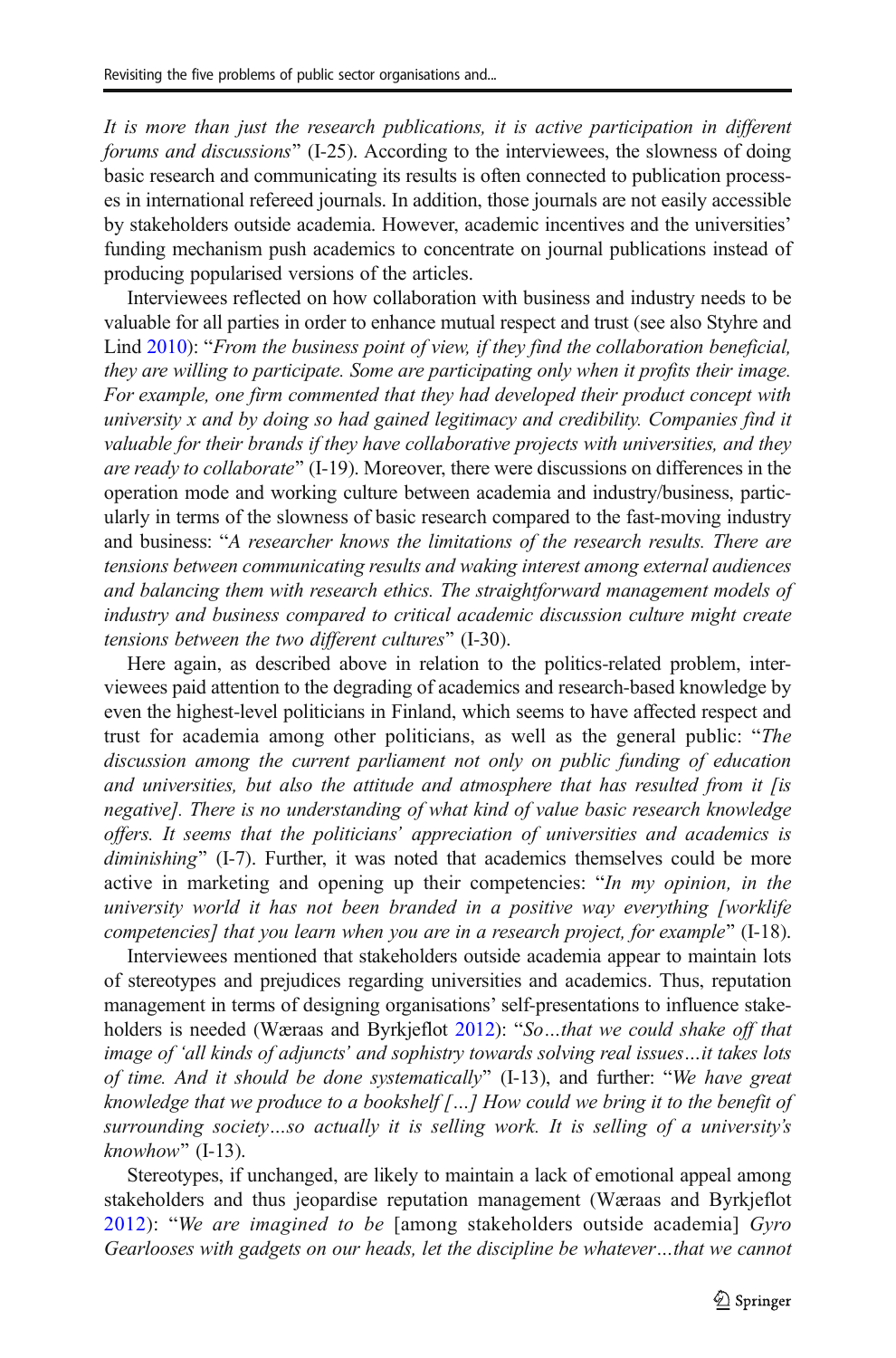respond to any practical challenges. Mental locks…deconstruction of the 'ivory tower' should help and that work must be done"  $(I-5)$ .

# 4.4 The uniqueness problem

The uniqueness problem stems from the lack of relevant differentiation between an organisation and its competitors. However, interviewees described how in recent years the policy initiative of profiling and differentiation has been introduced in Finland (Academy of Finland  $2018a$ , [b\)](#page-21-0): "Resulting from the differentation and profiling of the university, our municipality and area need us. It has been presented even by the ministry that our area needs  $us^{\prime\prime}$  (I-8). Thus, the uniqueness problem might be diminishing in Finnish higher education, but profiling of the universities has also caused challenges: "Ministries offer all sorts of carrots which we run after. We even compete inside our own universities instead of uniting strongly and competing together"  $(1-4)$ .

Competition was described to have caused negative consequences, which are unlikely to project positive images of universities towards stakeholders: "It seems that there exists jealousy among universities, not wanting to share good ideas. […] The differentiation and profiling are important, we use it as a strategy and we apply it in understanding and collaboration with other universities and businesses. However, there have been problems with some industry parties saying that we are not allowed to work such development areas which are not within our profiling, and they are not willing to collaborate in certain development areas with us since they work with some other university on that particular area  $\lceil \ldots \rceil$  in my opinion the industry parties are not up to date here, as we should strive for collaboration and in mutual understanding. So aim at that and in engaging all our partners in that. In this way Finland would do well, rather than competing with each other  $[...]$  The profiling is a good initiative but it takes time.[...] And what happens to those employees who do not fit the new profile?" (I-16).

Universities in rural areas are in a weaker position to lobby their knowledge and build industry and business collaboration than their counterparts in the biggest cities in Finland. In addition, employees not fitting into the profile might create disappointments and even unemployment among the academics. In general, the consequences of profiling were found to be both positive and negative by the interviewees.

# 4.5 The excellence problem

In connection to excellence in academia, the interviewees referred to the aims of publishing research in highly ranked international journals (see also Nuutinen et al.  $2016$ : "It is that these refereed journal articles are some kind of a guarantee of high quality in research. They have been produced by following research ethics and they are the best excellence we can achieve"  $(I-6)$ . Furthermore, another interviewee explained how some prominent Finnish universities have shifted from intense industry and business collaboration back to more basic research — in other words, producing more high-quality research publications — due to government performance incentives. "The hype wave [collaboration with industry] has changed towards aiming at scientific excellence. There is a turn towards basic research, which is not bad, but industry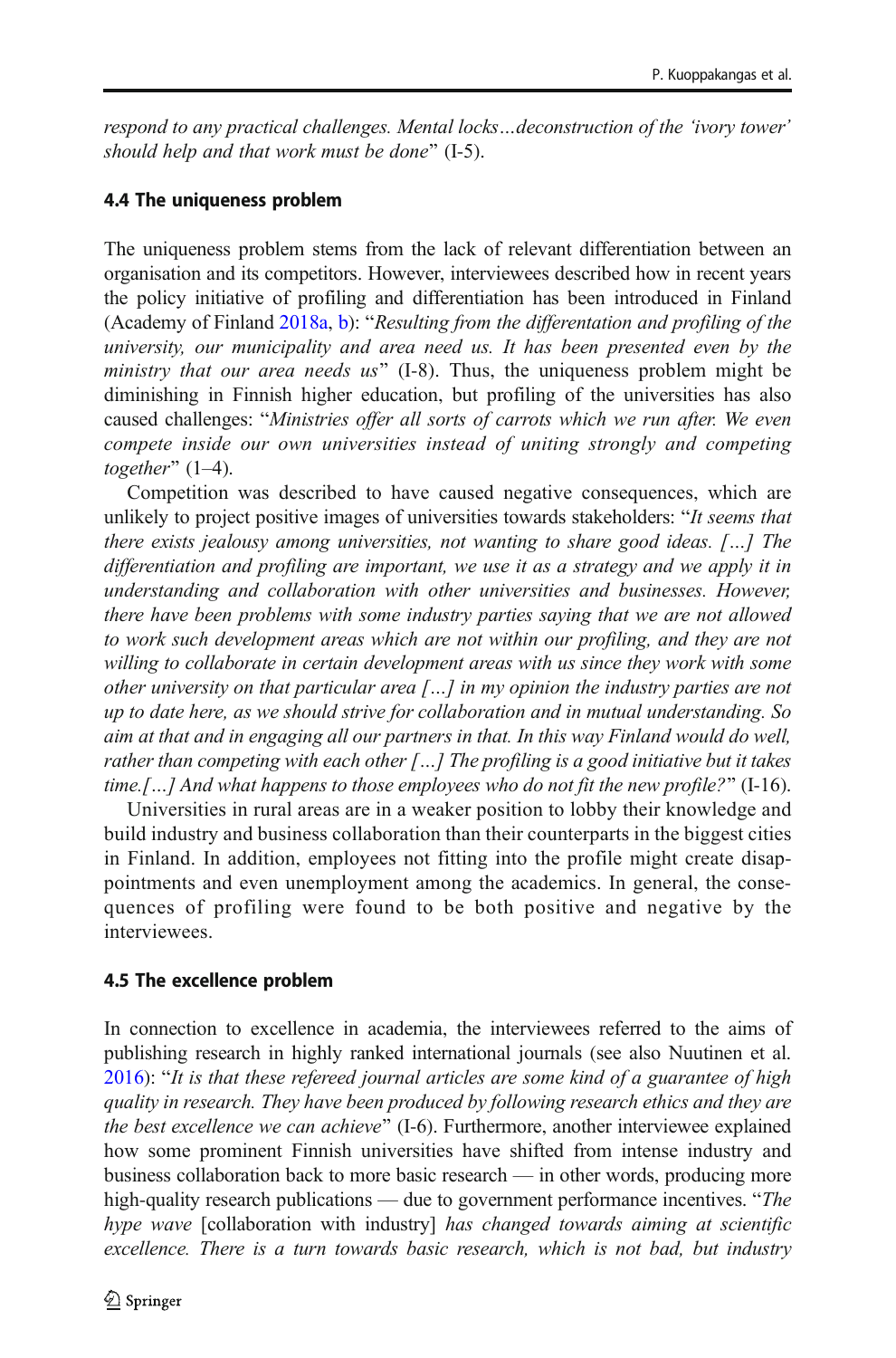needs hands-on development and collaboration. I think the technical universities have it easier"  $(I-13)$ .

Furthermore, interviewees reflected the universities' excellence and specialisation in terms of profiling the universities in the following vein: "There is discussion on retaining strong basic research-oriented roles of universities. However, when looking outside Helsinki in Finland, it is important to connect with the surrounding society and keep communicating with the outside world. Say that you have focused on applied research and doing what the surrounding society needs so you might survive better. In an extreme case, we could have only a few big universities, with basic researchorientation. It goes without saying that the economy of Finland would suffer. Especially businesses that need applied research" (I-31). In terms of universities' excellence, interviewees discussed knowledge transfer to other sectors. The fact is that universities receive their core funding from the State based on numbers of publications in journals ranked by the Publication Forum Project (JUFO) of the Finnish Learned Societies, as well as degrees and student credits, not on knowledge transfer. However, many additional funding instruments, e.g. Business Finland (Business Finland [2018](#page-21-0)), focus on applied research and collaboration with business and industry. Thus, it seems that excelling in research and excelling in knowledge transfer are in contradiction (see also Suomi et al. [2014](#page-23-0)).

When reflecting on excellence of academia, in terms of scientific publications, it seems that what universities have not yet sorted out are the unstable, hard-to-predict fixed-term work contracts of a notable part of their academic employees (Pekkola et al. [2015;](#page-22-0) Aarnikoivu et al. [2019\)](#page-21-0). Short fixed-term contracts do not allow employees to focus and spend years on journal publications, as they must be concerned about future employability and apply for funding. This is likely to create stress and tension and may thus lead to negative reputation of a university employer among internal stakeholders, i.e. academic employees. In the worst case, it may become visible among external stakeholders as well.

### 5 Discussion

The purpose of this study was to examine whether and how the problems of reputation management occur in public higher education. In this, Wæraas and Byrkjeflot's [\(2012\)](#page-23-0) categorisation of five problems of public sector organisations and reputation management was adopted as a basis for the analysis. The five problems relate to politics, consistency, charisma, uniqueness and excellence. In order to respond to the purpose of the study, 40 semi-structured interviews altogether were qualitatively analysed. The interviews were carried out with 1) doctoral degree holders with work experience from academia and other sectors, 2) representatives of university management and 3) people employing doctorates outside academia, to see how these groups make sense of universities' problems of reputation management.

All five reputation problems were detected in the context of higher education, and they are partially connected and overlapping with each other (see also Wæraas and Byrkjeflot [2012\)](#page-23-0). Table [1](#page-15-0) summarises the empirical findings of the study. After that, each problem is briefly discussed.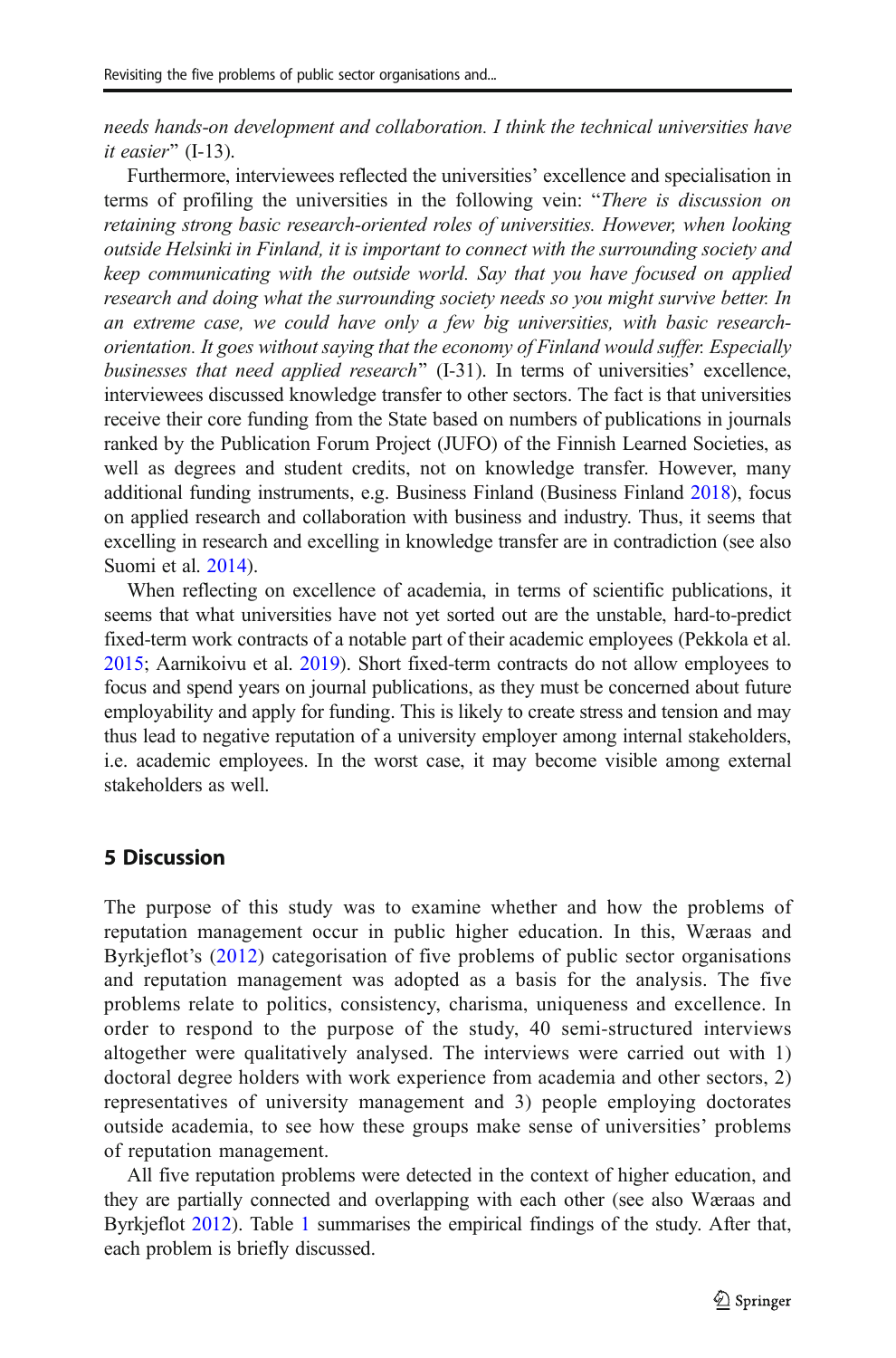| Public sector organisations and reputation management – Five problems (wariaas and BytKenot 2012)                                                                                                                                                                                                                                                                                                                                                           |                                                                                                                                                                                                                                                                                                                                                                                                                                                                    |                                                                                                                                                                                                                                                                                                                                                     |                                                                                                                                                                                                                                                                                                                                                                                                              |                                                                                                                                                                                                                                                                                                                                                                                                                                  |  |  |  |  |  |  |
|-------------------------------------------------------------------------------------------------------------------------------------------------------------------------------------------------------------------------------------------------------------------------------------------------------------------------------------------------------------------------------------------------------------------------------------------------------------|--------------------------------------------------------------------------------------------------------------------------------------------------------------------------------------------------------------------------------------------------------------------------------------------------------------------------------------------------------------------------------------------------------------------------------------------------------------------|-----------------------------------------------------------------------------------------------------------------------------------------------------------------------------------------------------------------------------------------------------------------------------------------------------------------------------------------------------|--------------------------------------------------------------------------------------------------------------------------------------------------------------------------------------------------------------------------------------------------------------------------------------------------------------------------------------------------------------------------------------------------------------|----------------------------------------------------------------------------------------------------------------------------------------------------------------------------------------------------------------------------------------------------------------------------------------------------------------------------------------------------------------------------------------------------------------------------------|--|--|--|--|--|--|
| Politics                                                                                                                                                                                                                                                                                                                                                                                                                                                    | Consistency                                                                                                                                                                                                                                                                                                                                                                                                                                                        | Charisma                                                                                                                                                                                                                                                                                                                                            | Uniqueness                                                                                                                                                                                                                                                                                                                                                                                                   | Excellence                                                                                                                                                                                                                                                                                                                                                                                                                       |  |  |  |  |  |  |
| • Public ownership<br>and steering<br>guides the<br>formulation of a<br>university's<br>strategy, although<br>some autonomy is<br>still left for the<br>universities to<br>choose their<br>strategic focus<br>• Perceived<br>degrading political<br>atmosphere<br>towards<br>academics<br>• University reform<br>• Diminishing core<br>funding and<br>search for external<br>funding<br>• Performance<br>measurement<br>$\rightarrow$ Contradicting<br>aims | • Basic vs. applied<br>research<br>• Tension between<br>focusing on<br>producing journal<br>publications,<br>degrees and study<br>credits vs.<br>focusing on<br>knowledge<br>transfer with<br>private, public and<br>third sectors<br>• Duality between<br>different types of<br>workers<br>• Identities and<br>self-presentations<br>may vary between<br>faculties and<br>sciences, and also<br>within the same<br>science between<br>different disci-<br>plines. | • Challenges in<br>finding<br>"common<br>language"<br>with<br>stakeholders<br>outside<br>academia<br>•Lack of timely<br>and<br>applicable<br>knowledge<br>provided for<br>external<br>stakeholders<br>• Image among<br>stakeholders<br>of academics<br>in an "ivory<br>tower"<br>• Lack of<br>marketing<br>and opening<br>up skills of<br>academics | • Current profiling<br>policy serves as an<br>answer to the<br>uniqueness<br>problem, but there<br>are challenges<br>related to that<br>$\rightarrow$ Competition<br><b>between</b><br>universities,<br>future uncertainty for<br>universities<br>outside centers of<br>growth,<br>uncertainty of<br>academic<br>employees' future<br>if one's expertise<br>does not fit the<br>profile of the<br>university | • Academic<br>excellence, in<br>terms of<br>publication in<br>high-quality inter-<br>national journals,<br>is not fully under-<br>stood outside aca-<br>demia<br>• Short, fixed-term<br>work contracts do<br>not allow re-<br>searchers to con-<br>centrate on publi-<br>cations in<br>high-quality inter-<br>national journals<br>• Turbulent external<br>funding race does<br>not support<br>excelling in<br>academic research |  |  |  |  |  |  |

<span id="page-15-0"></span>Table 1 Five problems of reputation management in higher education

Public sector organisations and reputation management – Five problems (Wæraas and Byrkjeflot [2012](#page-23-0))

The politics problem was evident in the empirical data because Finnish universities are publicly steered and funded (Kivistö et al. [2017a](#page-22-0), [b\)](#page-22-0). The government and the Ministry of Education and Culture play the key role of pushing universities to meet the diverse needs of non-academic stakeholders (Kallio et al. [2016\)](#page-22-0). University reform, budget cuts to universities' core funding and a very strong performance orientation in the provision of core funding have created a new reality for academic work. Additional external funding instruments, such as those employed by Business Finland, support knowledge transfer between universities and private, public and third sector organisations (see also e.g. Stenvall and Laitinen [2015\)](#page-23-0), though university performance measurement still fails to measure the societal impact of research. The reputation problem arises when the needs and expectations of universities and non-academic stakeholders do not meet. This problem seems to be somewhat less recognised within the technology, business and medical disciplines, but nevertheless, all of the interviewees discussed the matter and found it problematic for universities' reputations. Although the core missions of universities, teaching and basic research, are still officially unchanged, the surrounding societies' expectations towards universities have shifted to vaster demand (see also Kallio et al. [2016\)](#page-22-0). Discrediting of academics by high-level politicians in Finland seems to be connected to a lack of understanding of the nature of academic work and the role of basic research in building long-term wealth and knowledge in society (see also Wæraas and Byrkjeflot [2012](#page-23-0)). This degrading is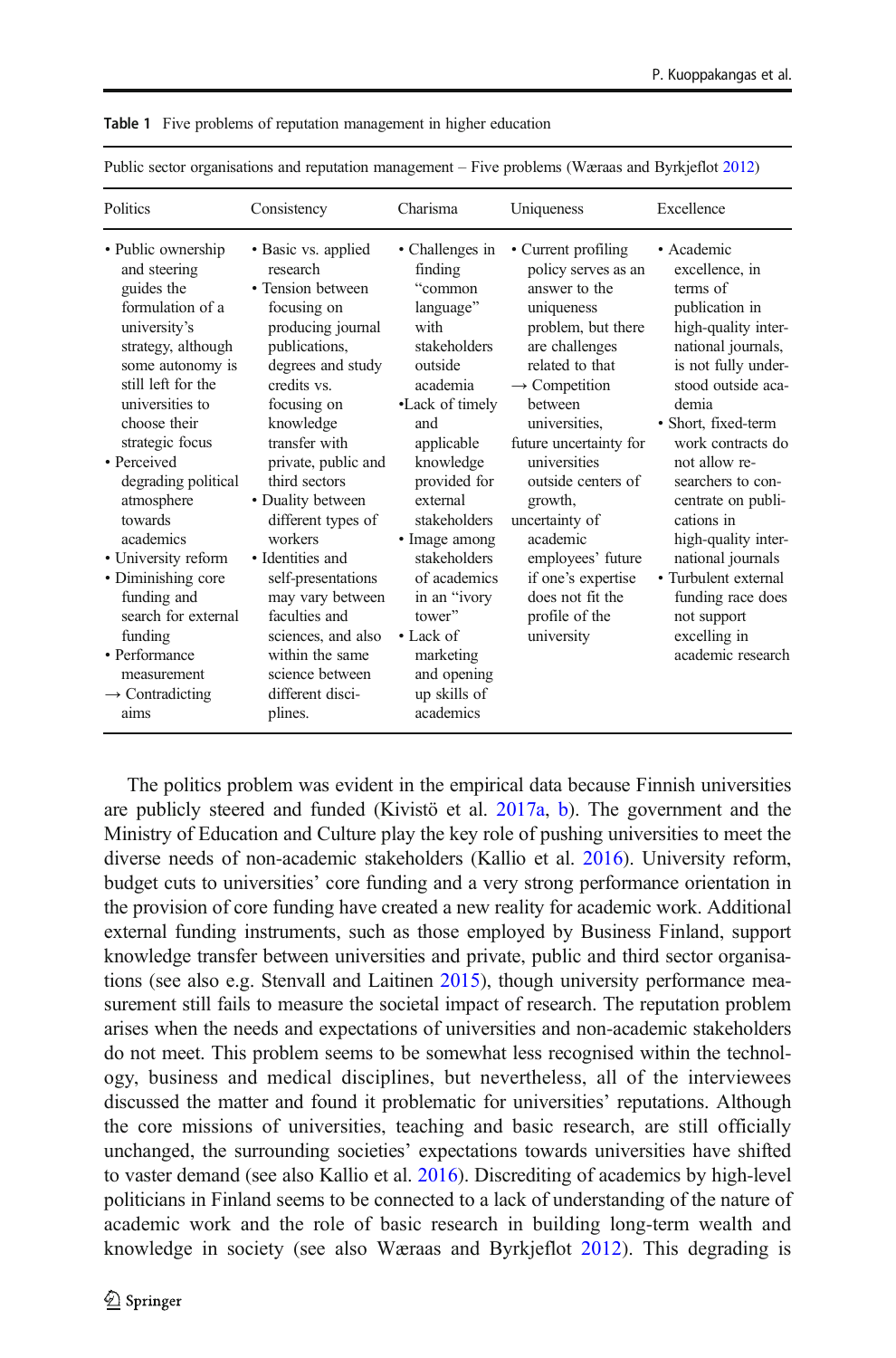naturally likely to hurt the reputations of universities and academics alike, particularly if it remains unchanged.

As regards the consistency problem, the empirical data implies that balancing between staying true to universities' original Humboldtian identity and wiggling between the political pressures, is bound to produce contradicting aims, which is harmful to universities' reputation (see also Kallio et al. [2016\)](#page-22-0). Hence, this is in line with Wæraas and Byrkjeflot ([2012](#page-23-0), 196), who argued that public sector organisations must often deal with ranges of values that are conflicting and inconsistent. The empirical data indicates that universities' original identity has been questioned by politicians and stakeholders outside academia. However, to hold positive reputation, universities must clarify their stances towards their original mission: that is, their values, identity and self-presentation (Wæraas and Byrkjeflot [2012](#page-23-0)). Many Finnish academics agree on the original Humboldtian identity of the university; however, due to the transformation and political pressures, academics are re-evaluating their values (Välimaa [2012;](#page-23-0) Kallio et al. [2016\)](#page-22-0). The question is, therefore, to what extent should academics adapt their behaviours according to external pressures (see also Ylijoki and Ursin [2013\)](#page-24-0)?

In this study, it was also found that there are two different groups of academics, based on whether they have permanent work contracts or fixed-term contracts, which are often short (see also Pekkola et al. [2015](#page-22-0)). These two groups are likely to face different challenges and expectations, at least to some extent, and they may thus communicate the university's identity inconsistently to stakeholders. The permanent faculty members often present themselves as teachers or research-lead teachers, and those with fixed-term contracts present as researchers who are more collaborative with external stakeholders. Earlier research has scrutinised changing careers of early-career researchers with fixed-term contracts at universities (Pekkola et al. [2015;](#page-22-0) Aarnikoivu et al. [2019](#page-21-0)). This study discusses academic employees' fixed-term contracts as well; it considers them to be problematic in terms of reputation management in higher education, as they maintain the consistency problem. Academics in Finland find the balance related to monetary incentives to challenge and often contradict their values (Kivistö et al. [2017a\)](#page-22-0). However, the state funding is taxpayers' money, and therefore the owners' expectations for universities' contributions and services to surrounding society can be seen as legitimate. On the other hand, academic freedom may result in added value to the society in the long term.

Further, the above discussion takes us to the charisma problem in the context of higher education, where the failure to create good feeling, admiration, respect and trust is at the core of the problem. Hence, when universities answer to the surrounding society's needs, they may create positive reputation. Here, the NPM-influenced performance measurement of universities are in line with Wæraas and Byrkjeflot [\(2012\)](#page-23-0), who explained how the NPM methods have been introduced to promote the efficiency of the public sector, and they might enhance charisma and build positive reputation accordingly. However, our results imply that NPM methods, and performance measurement in particular, are in fact directing the university work more towards journal publications than toward collaboration with stakeholders outside academia (Kallio et al. [2016\)](#page-22-0). Due to long processes required in publishing research in journals and publications' theoreticality, researchers may be considered to be slow and isolated within an "ivory"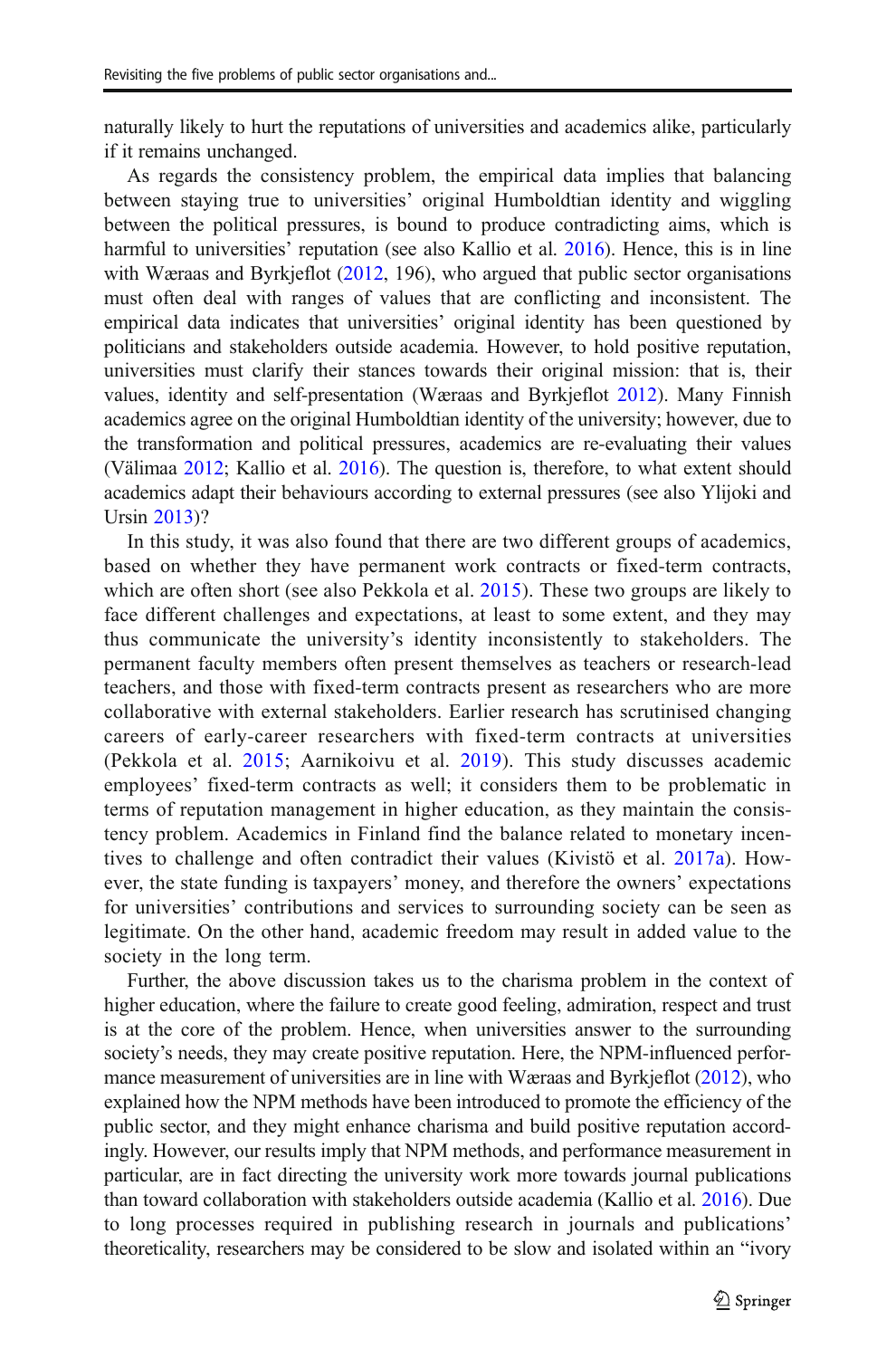tower", which is likely to retain the charisma problem related to universities' reputation management.

Creating common language and communication between universities and stakeholders outside academia helps to build understanding, trust and respect. However, different operational cultures in terms of critical and analytical thinking in academia and more straightforward decision-making in other sectors, particularly in the private sector, creates challenges for finding a common language (see also Styhre and Lind [2010\)](#page-23-0). Finding ways of improving communication of research projects in a timely manner with policymakers and other relevant stakeholders at different stages of the projects might help in reconciling such situations. The empirical data suggests that if they are asked for advice from stakeholders in outside academia, researchers may provide research results but seldom explain how to apply them into practice. This tends to create disappointment in stakeholders instead of good feeling, and thus it hurts reputations of universities and academics alike. According to Wæraas and Byrkjeflot [\(2012\)](#page-23-0), the charisma problem in public sector organisations also occurs in connection with media culture and news. It is common that negative rather than positive news is noticed by media. However, universities also receive positive media attention, for example as regards research breakthroughs and Nobel Prize wins, and such media coverage builds positive reputation for the fields of higher education in question.

At its best, successful collaborations in research and development projects with businesses provides legitimacy for universities. Our empirical data suggests that such endeavors serve the surrounding society in knowledge transfer and build positive reputation for universities. Although such projects rarely produce journal publications of high impact, or they are harder to achieve than in fully academic basic research projects, they are still valuable in terms of building good feeling, admiration, respect and trust. It goes without saying that unsuccessful collaboration in projects, in turn, may jeopardise a university's reputation. When expectations and experience of stakeholders do not meet, it is likely to hurt a university's reputation. As Wæraas and Byrkjeflot [\(2012\)](#page-23-0) mention, public sector organisations seldom can choose their consumers or partners. However, in higher education, the situation appears to differ from many other public sector organisations (e.g. tax offices, public health and social care). Although there is a policy of equal access to higher education in Finland (Suomi [2015;](#page-23-0) Kallio et al. [2016](#page-22-0)), students are chosen based on their success in entrance exams or in the matriculation exam at the end of their studies in an upper secondary school. In addition, collaboration projects with surrounding society are often based on mutual interests of academics and stakeholders outside academia. Thus, it seems that universities have more options and freedom in choosing their customers and collaboration partners than do many other public organisations (see also Rüegg [2004;](#page-23-0) Kallio et al. [2016\)](#page-22-0).

Turning to the uniqueness problem, public sector organisations may find it challenging to search for differentation since they are traditionally expected to be similar in order to be legitimate (Wæraas and Byrkjeflot [2012](#page-23-0)). However, our results show that Finnish universities are growingly differentiating their core strategic focus and thus profiling differently from one another (Academy of Finland [2018a](#page-21-0), [b](#page-21-0)). Such a phenomenon has been seen globally in higher education, and it has been recently introduced as a political incentive in Finland (e.g. Tirronen [2015](#page-23-0); Academy of Finland [2018a,](#page-21-0) [b](#page-21-0)). Further, the main incentive is the core funding of the universities, which is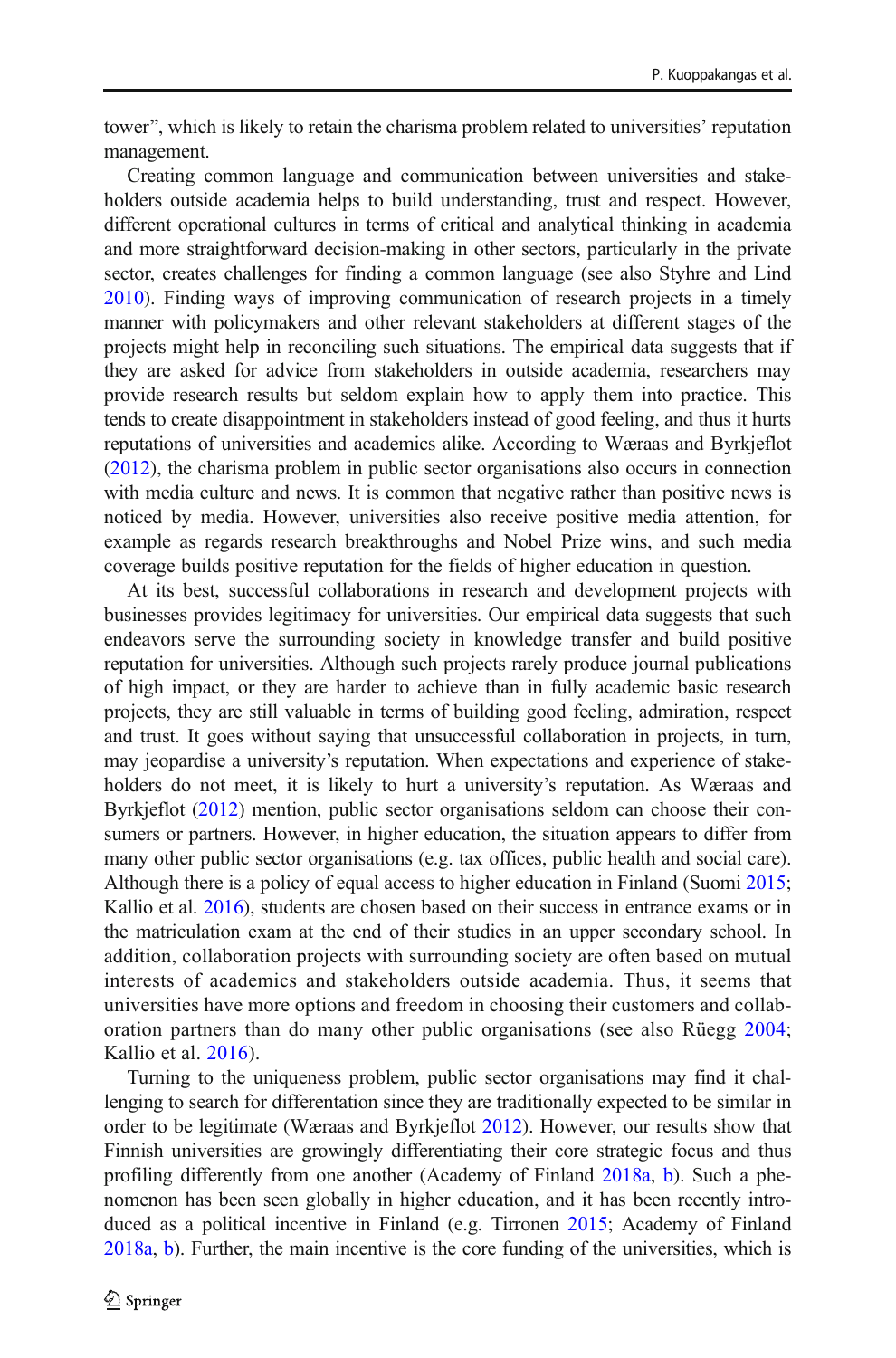coercively pushing universities to differentiate, specialise and build heterogeneous profiles (e.g. Tirronen [2015](#page-23-0)). Competing for uniqueness raises solidarity questions in universities, because academics are more reluctant to share information and ideas with each other in a competitive situation, and this is in contradiction with universities' traditional moral symbols, such as openness, trust and care (Christensen and Gornitzka [2017\)](#page-21-0). However, it is yet to be seen how profiling activities will affect Finnish higher education.

Scholars have discussed the Finnish government's "Harvard Here" in a pursuit of creating a "world-class" university by injecting funding into one merged university in the capital of Finland (Aarrevaara et al. [2009](#page-21-0); Aarrevaara and Dobson [2016](#page-21-0)). Further, "merger mania" describes the intense push for university mergers in a search for improved efficiency and effectiveness by diminishing the university network in Finland (Aarrevaara and Dobson [2016](#page-21-0)). However, worries about smaller rural universities' survival is relevant. Moreover, contradictions and controversies may occur because of mergers, and accordingly rebranding processes may face internal resistance and conflicts (see also Wæraas and Solbakk [2009](#page-23-0); Aspara et al. [2014;](#page-21-0) Aula et al. [2015](#page-21-0)), which is likely to have negative impact on a university's reputation, particularly if it becomes visible by stakeholders outside academia (see also Suomi and Järvinen [2013](#page-23-0)).

The universities' profiling policy is also connected to the excellence problem to some extent. Reputation is a relative construct where organisations are compared and ranked against each other (e.g. Rindova et al. [2005;](#page-23-0) Wæraas and Byrkjeflot [2012\)](#page-23-0). It may well be, for example, that students find it more appealing to receive a degree from one of the "reputable" universities in a particular field than from a lower-ranked university with a less specified focus (see also Engwall [2007\)](#page-21-0), however, the students may not know exactly what rankings hold inside (e.g. Vidaver-Cohen [2007](#page-23-0)). Further, the empirical data of this study implicates the universities' wiggly funding scheme, which does not support turning fixed-term work contracts into permanent ones. Academic employees who have been placed in fixed-term contracts are living under uncertainty, which seems to create stress, tension and disappointments (Aarnikoivu et al. [2019;](#page-21-0) Pekkola et al. [2015](#page-22-0); see also Ylijoki and Henriksson [2017\)](#page-24-0).

# 6 Conclusions

This study contributes theoretically to the academic literature on reputation management in the public sector by applying Wæraas and Byrkjeflot's ([2012](#page-23-0)) categorisation of five problems of reputation management in public sector organisations to higher education. As Wæraas and Byrkjeflot's ([2012](#page-23-0)) categorisation was solely conceptual, this study expands our understanding of the topic by analysing a comprehensive set of qualitative data from Finnish higher education to describe the dynamics in the public sector. All five reputation problems were detected in the data. The study provides empirical evidence derived from semi-structured interviews on the content of problems in higher education and discusses related recent transformations in higher education. As such, the study provides novel insights into and perceptions of a previously under-researched group in reputation management: exacademics, their employers and representatives of university leadership (see also Suomi et al. [2019\)](#page-23-0).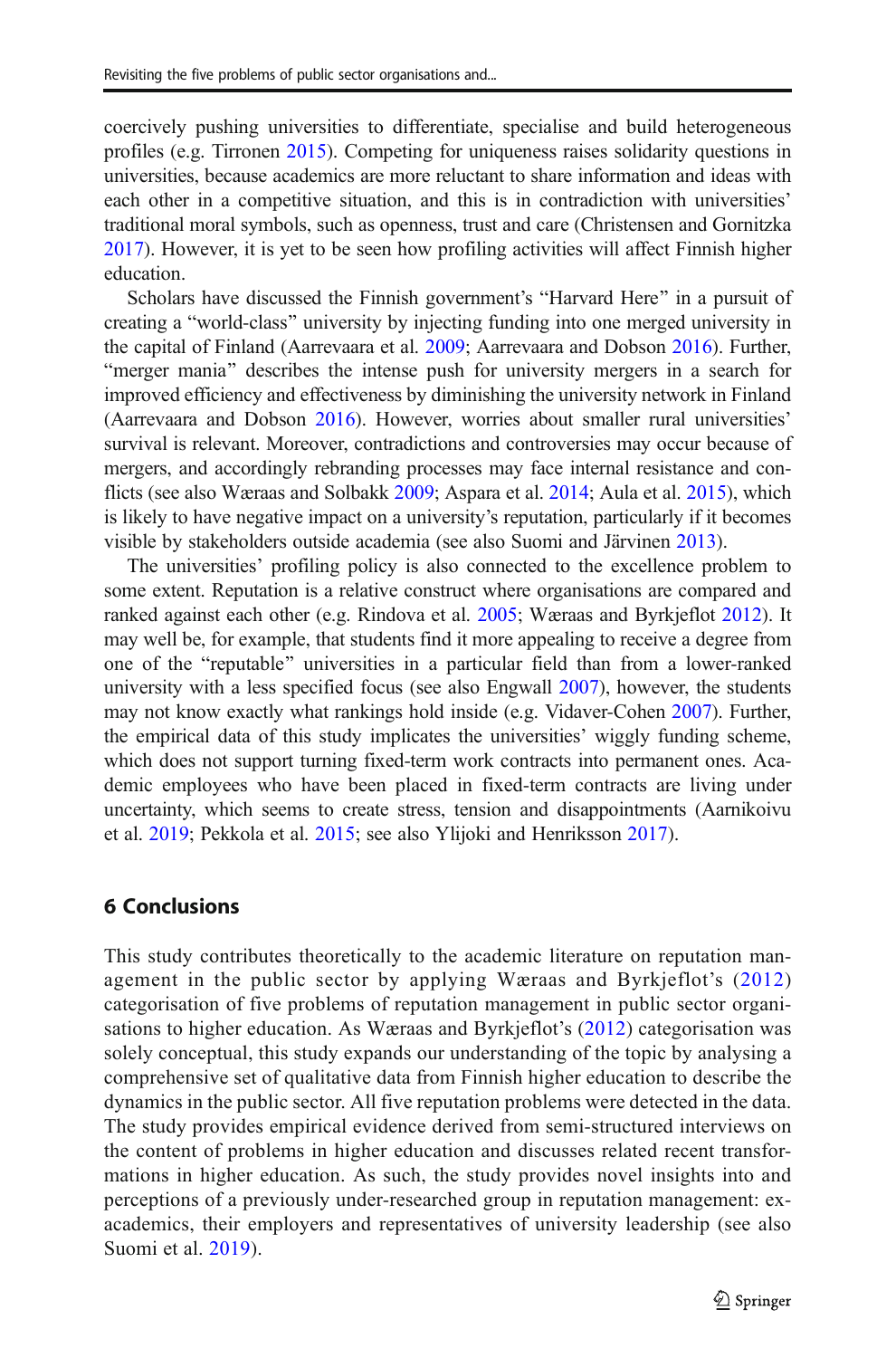It can be concluded that the politics problem is fundamental in the higher education context and closely related to all other reputation problems (see also Wæraas and Byrkjeflot [2012](#page-23-0)). In terms of reputation management, one of the most problematic matters appears to be knowledge transfer and applicability of research into practice, as it is not supported by the current funding model of universities or related performance measurement of academic employees. The challenge related to knowledge transfer cross-cuts all five problems from different angles.

The study provides further understanding on the current division between employees with permanent and fixed-term contracts in universities (Pekkola et al. [2015;](#page-22-0) Aarnikoivu et al. [2019](#page-21-0); see also Ylijoki and Henriksson [2017\)](#page-24-0). This division is likely to create tension and competition between academic colleagues and thus problems for reputation management as regards the consistency problem (see also Suomi and Järvinen [2013\)](#page-23-0). Further, it appears that academic freedom has somewhat diminished after NPM methods were introduced to universities (see also Ylijoki and Ursin [2013;](#page-24-0) Kallio et al. [2016](#page-22-0)). A conclusion could be drawn, in line with Wæraas and Solbakk [\(2009\)](#page-23-0), that trying to eliminate the reputation problems may lead to other problems, such as solidarity problems, as the example of the current push for profiling in Finnish higher education implies.

The empirical contribution of the study lies in its use of comprehensive and rich qualitative data with a fresh perspective, focusing on doctorates who have exited academia and their employers and university leadership. The key empirical findings, which are structured in Table [1,](#page-15-0) summarise the findings and serve as a basis for future research in the field and beyond the Finnish context.

With respect to policy implications, we suggest that the Ministry of Education and Culture and policymakers might re-evaluate the universities' performance measurement to better meet the needs of the surrounding societies. Positive – not to mention excellent – reputation is hard to attain with the contradicting expectations that universities currently face. In order to build and maintain positive reputation, universities themselves will have to re-evaluate their Humboldtian core mission, research and education, and how it is situated in contributing to the contemporary societies' needs.

Further, the current policy of profiling in higher education, if successful, may enhance clarifying identities of universities' identities. Strong identity builds charisma and uniqueness among other players in the higher education field. However, in a global comparison, Finnish universities are rather unknown and small players; thus, joint marketing efforts might yield better results in attracting international students than efforts of individual universities.

The study suggests that managers in higher education should acknowledge that a university's reputation can only be as good as its reputation among its employees (Suomi et al. [2014\)](#page-23-0). Indeed, universities should consider their internal reputation among academics as important as the external one, because academics play a critical role in building a university's external reputation and brand, not only at their workplace, but also through interactions with families, friends and networks (e.g. Morokane et al. [2016\)](#page-22-0). Thus, academics' support and trust is essential in building positive reputation for a university. Further, we suggest that managers in higher education focus on reducing the duality between different types of university workers, as this duality threatens universities' reputations in general and consistency in particular.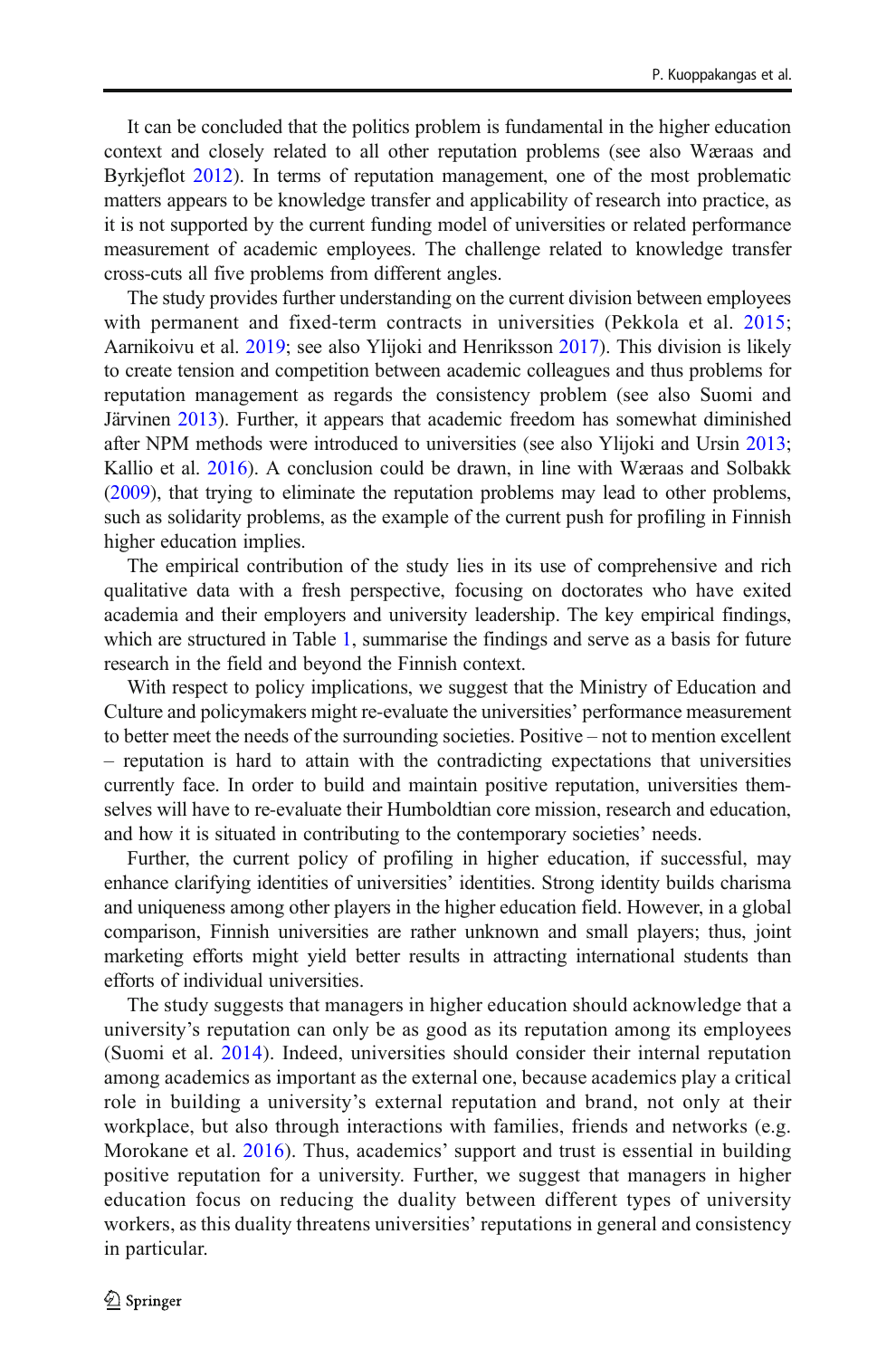<span id="page-20-0"></span>This study focuses on the problems of reputation management in higher education in the Nordic country of Finland. Thus, the results of the study should be applicable to other Nordic countries with similar public higher education systems (see e.g. Hansen et al. [2019\)](#page-22-0). As regards future studies, it would be valuable to evaluate the outcomes of universities' profiling activities in terms of reputation management, because it is too early to do so yet. Further studies concentrating on other educational systems and cultures, to see whether they come up with differing results, could prove beneficial. Further, as Wæraas and Byrkjeflot's [\(2012\)](#page-23-0) categorisation was conceptual, further empirical studies could expand the research beyond higher education to other public sector contexts.

Acknowledgements The authors wish to thank "Exiting academics in networked knowledge-societies research project and Academy of Finland for funding this study.

Funding Information Open access funding provided by University of Turku (UTU) including Turku University Central Hospital.

Open Access This article is distributed under the terms of the Creative Commons Attribution 4.0 International License (http://creativecommons.org/licenses/by/4.0/), which permits unrestricted use, distribution, and reproduction in any medium, provided you give appropriate credit to the original author(s) and the source, provide a link to the Creative Commons license, and indicate if changes were made.

# Appendix

| Interview participants $(N = 40)$ |         |                                 |   |                                             |                       |   |    |  |  |  |  |  |
|-----------------------------------|---------|---------------------------------|---|---------------------------------------------|-----------------------|---|----|--|--|--|--|--|
| Group I: Ex-academics $(N = 18)$  |         | Group II: Employers $(N=8)$     |   | Group III: University $(N = 14)$ leadership |                       |   |    |  |  |  |  |  |
| F                                 | 9       | Gender                          | F | 5                                           | Gender                | F | 3  |  |  |  |  |  |
| M                                 | 9       |                                 | M | 3                                           |                       | M | 11 |  |  |  |  |  |
|                                   | 8       | Firm                            |   |                                             | Vice-rector           |   | 4  |  |  |  |  |  |
| Public organisation               |         | Large municipality              |   | 1                                           | Dean                  |   | 7  |  |  |  |  |  |
| Large multinational<br>company    |         | Large multinational<br>company  |   | 1                                           | External board member |   | 2  |  |  |  |  |  |
| Large state-owned<br>foundation   |         | Large state-owned<br>foundation |   | 1                                           | Senior administration |   |    |  |  |  |  |  |
| Social<br>Technical               | 8<br>10 | University                      |   | 4                                           |                       |   |    |  |  |  |  |  |
|                                   |         | 6<br>1<br>3                     |   |                                             |                       |   |    |  |  |  |  |  |

Table 2 Interview participants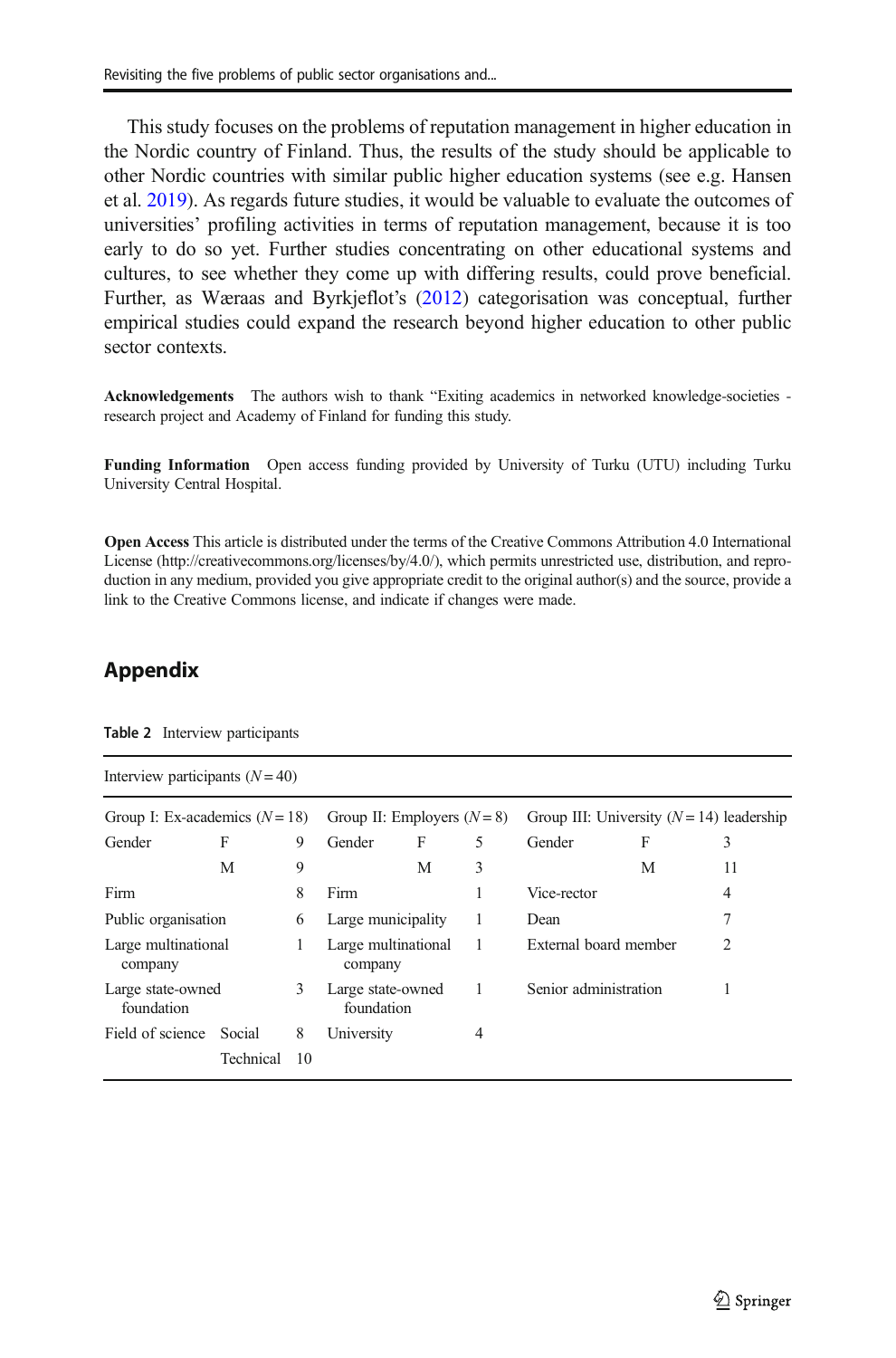# <span id="page-21-0"></span>References

- Aarnikoivu, M. Nokkala, T. Siekkinen, T. Kuoppala, K. & Pekkola, E. (2019). Working outside academia? Perceptions of early-career, fixed-termresearchers on changing careers, European Journal of Higher Education, 9:2, 172-189, [https://doi.org/10.1080/21568235.2018.1548941.](https://doi.org/10.1080/21568235.2018.1548941)
- Aarrevaara, T., & Dobson, I. R. (2016). Merger mania? The Finnish higher education experience. In R. Pinheiro, L. Geschwind, & T. Aarrevaara (Eds.), Mergers in Higher Education. Higher Education Dynamics, 46. Cham: Springer.
- Aarrevaara, T., Dobson, I. R., & Elander, C. (2009). Brave new world: Higher education reform in Finland. Higher Education Management and Policy, 21(2), 1–18.
- Academy of Finland (2018a). Competitive funding to strengthen university research profiles. [https://www.aka.](https://www.aka.fi/fi/tiedepoliittinen-toiminta/yliopistojen-profiloitumisen-vahvistaminen-kilpaillulla-rahoituksella/) [fi/fi/tiedepoliittinen-toiminta/yliopistojen-profiloitumisen-vahvistaminen-kilpaillulla-rahoituksella/](https://www.aka.fi/fi/tiedepoliittinen-toiminta/yliopistojen-profiloitumisen-vahvistaminen-kilpaillulla-rahoituksella/). Accessed 16 November 2018.
- Academy of Finland (2018b). Funding. [https://www.aka.fi/en/funding/.](https://www.aka.fi/en/funding/) Accessed 16 November 2018.
- Alessandri, S. W., Yang, S.-U., & Kinsey, D. F. (2006). An integrative approach to university visual identity and reputation. Corporate Reputation Review, 9(4), 258–270.
- Aspara, J., Aula, H.-M., Tienari, J., & Tikkanen, H. (2014). Struggles in organizational attempts to adopt new branding logics: The case of a marketizing university. Consumption Markets & Culture, 17(6), 522–552.
- Aula, H.-M., & Tienari, J. (2011). Becoming "world-class"? Reputation-building in a university merger. Critical Perspectives on International Business, 7(1), 7–29.
- Aula, H.-M., Tienari, J., & Wæraas, A. (2015). The university branding game: Players, interests, politics. International Studies of Management and Organization, 45(2), 164–179.
- Barnett, M. L., Jermier, J. M., & Lafferty, B. A. (2006). Corporate reputation: The definitional landscape. Corporate Reputation Review, 9(1), 26–38.
- Bernard, H. R. (2000). Social research methods, qualitative and quantitative approaches. Thousand Oaks, CA: Sage Publications, Inc.
- Bromley, D. B. (2000). Psychological aspects of corporate identity, image and reputation. Corporate Reputation Review, 3(3), 240–252.
- Business Finland (2018). Funding services. [https://www.businessfinland.fi/en/for-finnish](https://www.businessfinland.fi/en/for-finnish-customers/services/funding/in-brief/)[customers/services/funding/in-brief/](https://www.businessfinland.fi/en/for-finnish-customers/services/funding/in-brief/). Accessed 16 November 2018.
- Chapleo, C. (2004). Interpretation and implementation of reputation/brand management by UK university leaders. International Journal of Educational Advancement, 5(1), 7–23.
- Christensen, T., & Gornitzka, Å. (2017). Reputation management in complex environments A comparative study of university organizations. Higher Education Policy, 30(1), 123–140.
- Corti, L., & Thompson, P. (2007). Secondary analysis of archived data. In C. Seale, G. Gobo, J. F. Gubrium, & D. Silverman (Eds.), Qualitative research in practice. London: Sage Publications.
- Creswell, J. W. (1998). Qualitative inquiry and research design: Choosing among five traditions. Thousand Oaks: Sage.
- Czarniawska, B., & Genell, K. (2002). Gone shopping? Universities on their way to the market. Scandinavian Journal of Management, 18(4), 455–474.
- De Chernatony, L., & Harris, F. (2000). Developing corporate brands through considering internal and external stakeholders. Corporate Reputation Review, 3(3), 268–274.
- Deephouse, D. L., & Carter, S. M. (2005). An examination of differences between organizational legitimacy and organizational reputation. Journal of Management Studies, 42(2), 329–360.
- Dubois, A., & Gadde, L.-E. (2002). Systematic combining: An abductive approach to case research. Journal of Business Research, 55(7), 553–560.
- Engwall, L. (2007). Universities, the state and the market: Changing patterns of university governance in Sweden and beyond. Higher Education Management and Policy, 19(3), 87–103.
- Fobrum, C. J., & van Riel, C. B. M. (2003). The reputation landscape. In J. Balmer & S. Greyser (Eds.), Revealing the corporation. Perspectives on identity, image, reputation, corporate branding, and corporate level marketing. London: Routledge.
- Fombrun, C. J., & Van Riel, C. B. M. (1997). The reputational landscape. Corporate Reputation Review, 1(1-2), 5–13.
- Fombrun, C. J., Gardberg, N. A., & Sever, J. M. (2000). The reputation QuotientSM: A multi-stakeholder measure of corporate reputation. Journal of Brand Management, 7(4), 241–255.
- Guest, G., Bunce, A., & Johnson, L. (2006). How many interviews are enough? An experiment with data saturation and variability. Field Methods, 18(1), 59–82.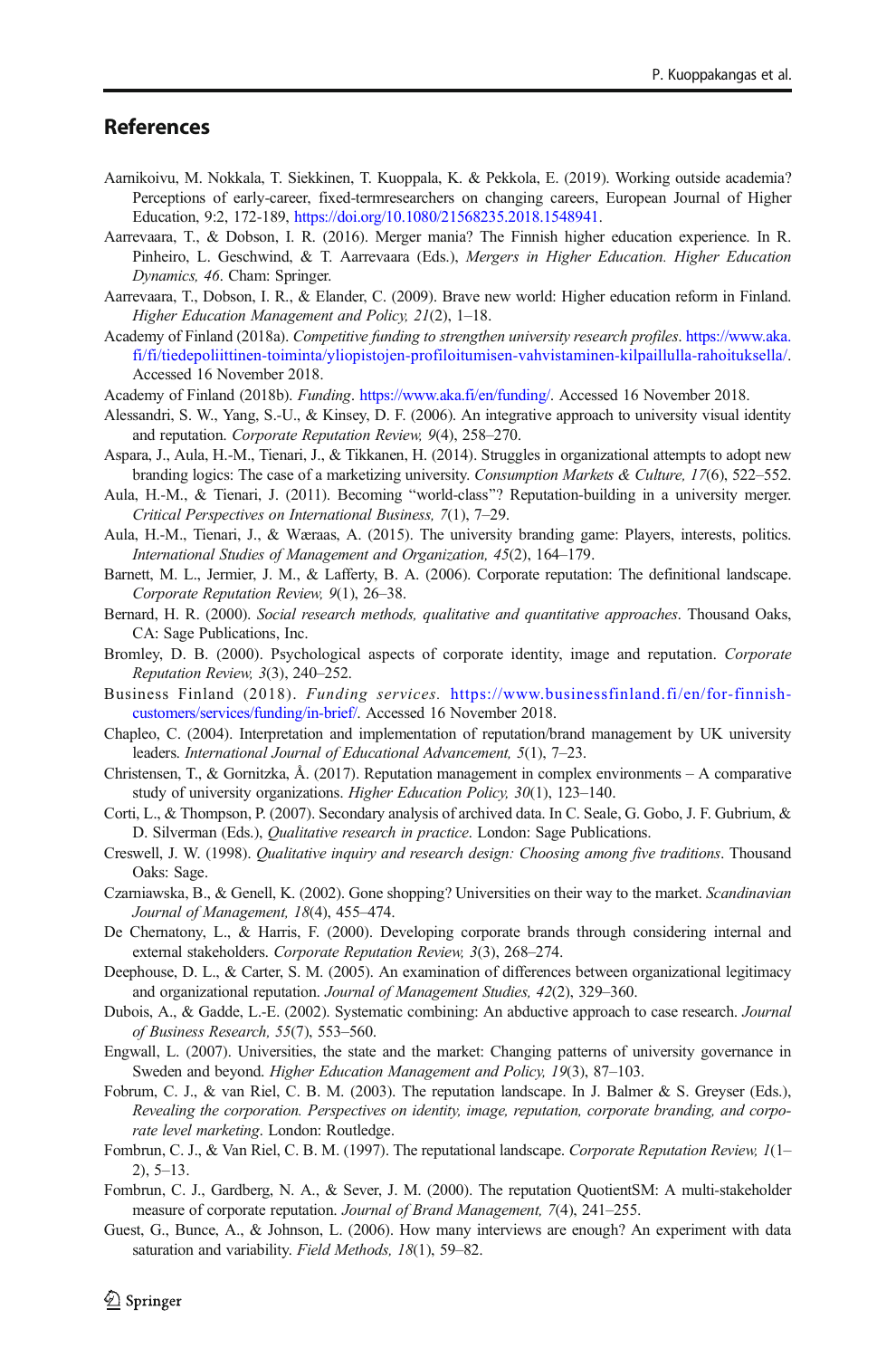- <span id="page-22-0"></span>Haapakorpi, A. (2017). Doctorate holders outside the academy in Finland: Academic engagement and industry-specific competence. Journal of Education and Work, 30(1), 53–68.
- Hansen, H. F., Geschwind, L., Kivistö, J., Pekkola, E., Pinheiro, R., & Pulkkinen, K. (2019). Balancing accountability and trust: Higher Education reforms in the Nordic Countries. Higher Education. [https://doi.](https://doi.org/10.1007/s10734-019-0358-2) [org/10.1007/s10734-019-0358-2](https://doi.org/10.1007/s10734-019-0358-2).
- Hemsley-Brown, J. (2011). Market heal thyself: The challenges of a free market in higher education. *Journal* of Marketing for Higher Education, 21, 115–132.
- Hemsley-Brown, J., & Oplatka, I. (2006). Universities in a competitive global marketplace. A systematic review of the literature on higher education marketing. International Journal of Public Sector Management, 19(4), 316–338.
- Henkel, M. (2005). Academic identity and autonomy in a changing policy environment. *Higher Education*, 49(1–2), 155–176.
- Herbig, P., & Milewich, J. (1993). The relationship of reputation and credibility to brand success. *Journal of* Consumer Marketing, 10(3), 18–24.
- Kallio, K.-M., & Kallio, T. (2014). Management-by-results and performance measurement in universities -Implications for work motivation. Studies in Higher Education, 39(4), 574–589.
- Kallio, K.-M., Kallio, T. J., Tienari, J., & Hyvönen, T. (2016). Ethos at stake: Performance management and academic work in universities. Human Relations, 69(3), 685–709.
- Kallio, K.-M., Kallio, T. J., & Grossi, G. (2017). Performance measurement in universities: Ambiguities in the use of quality versus quantity in performance indicators. Public Money & Management, 37(4), 293–300.
- Kehm, B. M. (2014) Global University rankings Impacts and unintended side effects. European Journal of Education Research, Development and Policy. Vol. 49 Iss. 1, pp. 102-112.
- Kivistö, J., Pekkola, E., & Lyytinen, A. (2017a). The influence of performance-based management on teaching and research performance of Finnish senior academics. Tertiary Education and Management, 23(3), 260– 275.
- Kivistö, J., Pekkola, E., & Siekkinen, T. (2017b). Latest reforms in Finnish doctoral education in light of recent European developments. European Journal of Higher Education, 7(2), 291–308.
- Kuoppakangas, P., Suomi, K., & Horton, K. (2013). Reputation and legitimacy: A comparative view of three municipal enterprises in Finland. International Journal of Public and Private Healthcare Management and Economics,  $3(2)$ ,  $1-17$ .
- Kuoppakangas, P. (2015). Decision-making and choice in the adoption of a municipal enterprise form in public healthcare organisations - reasoning, goals, legitimacy and core dilemmas. Doctoral thesis. Turku School of Economics, series A-9:2015. Turku Finland: Juvenes Print Oy.
- Leijerholt, U., Biedenbach, G., & Hultén, P. (2018). Branding in the public sector: A systematic literature review and directions for future research. Journal of Brand Management. [https://doi.org/10.1057/s41262-](https://doi.org/10.1057/s41262-018-0116-2) [018-0116-2.](https://doi.org/10.1057/s41262-018-0116-2)
- Luoma-aho, V. (2007). Neutral reputation and public sector organizations. Corporate Reputation Review,  $10(2)$ , 124–143.
- Luoma-aho, V. (2008). Sector reputation and public organisations. International Journal of Public Sector Management, 25(5), 446–467.
- Marshall, C., & Rossman, G. B. (2006). *Designing qualitative research* (4th ed.). Thousand Oaks: Sage.
- Molas-Gallart, J., & Castro-Martínez, E. (2007). Ambiguity and conflict in the development of 'third Mission' indicators. Research Evaluation, 16(4), 321–330.
- Morokane, P., Chiba, M., & Kleyn, N. (2016). Drivers of employee propensity to endorse their corporate brand. Journal of Brand Management, 23(1), 55–66.
- Nikunen, M. (2012). Precarious work at the 'entrepreneurial university': Adaptation versus 'abandon ship'. In S. Ahola & D. Hoffman (Eds.), Higher education research in Finland (pp. 271–290). Jyväskylä: Finnish Institute for Educational Research.
- Nuutinen, A., Mälkki, A., Huutoniemi, K., & Tornroos, J. (2016). Tieteen tila 2016. Suomen Akatemia. [https://www.aka.fi/globalassets/30tiedepoliittinen-toiminta/tieteentila/aka\\_tieteen\\_tila\\_yksi.pdf](https://www.aka.fi/globalassets/30tiedepoliittinen-toiminta/tieteentila/aka_tieteen_tila_yksi.pdf). Accessed 16 November 2018.
- OECD (2002). Glossary of statistical terms. Frascati manual (6th ed.). [https://stats.oecd.org/glossary/detail.](https://stats.oecd.org/glossary/detail.asp?ID=192) [asp?ID=192.](https://stats.oecd.org/glossary/detail.asp?ID=192) Accessed 16 October 2018.
- Osborne, D., & Gaebler, T. (1992). Reinventing government: How the entrepreneurial spirit is transforming the public sector. New York: Plume.
- Patton, M. Q. (2002). Qualitative research & evaluation methods (3rd ed.). Thousand Oaks: Sage.
- Pekkola, E., Kuoppala, K., Liski, A., Puhakka, A., & Rautopuro, J. (2015). Suomalainen määräaikainen tutkija. In K. Kuoppala, E. Pekkola, J. Kivistö, T. Siekkinen, & S. Hölttä (Eds.), Tietoyhteiskunnan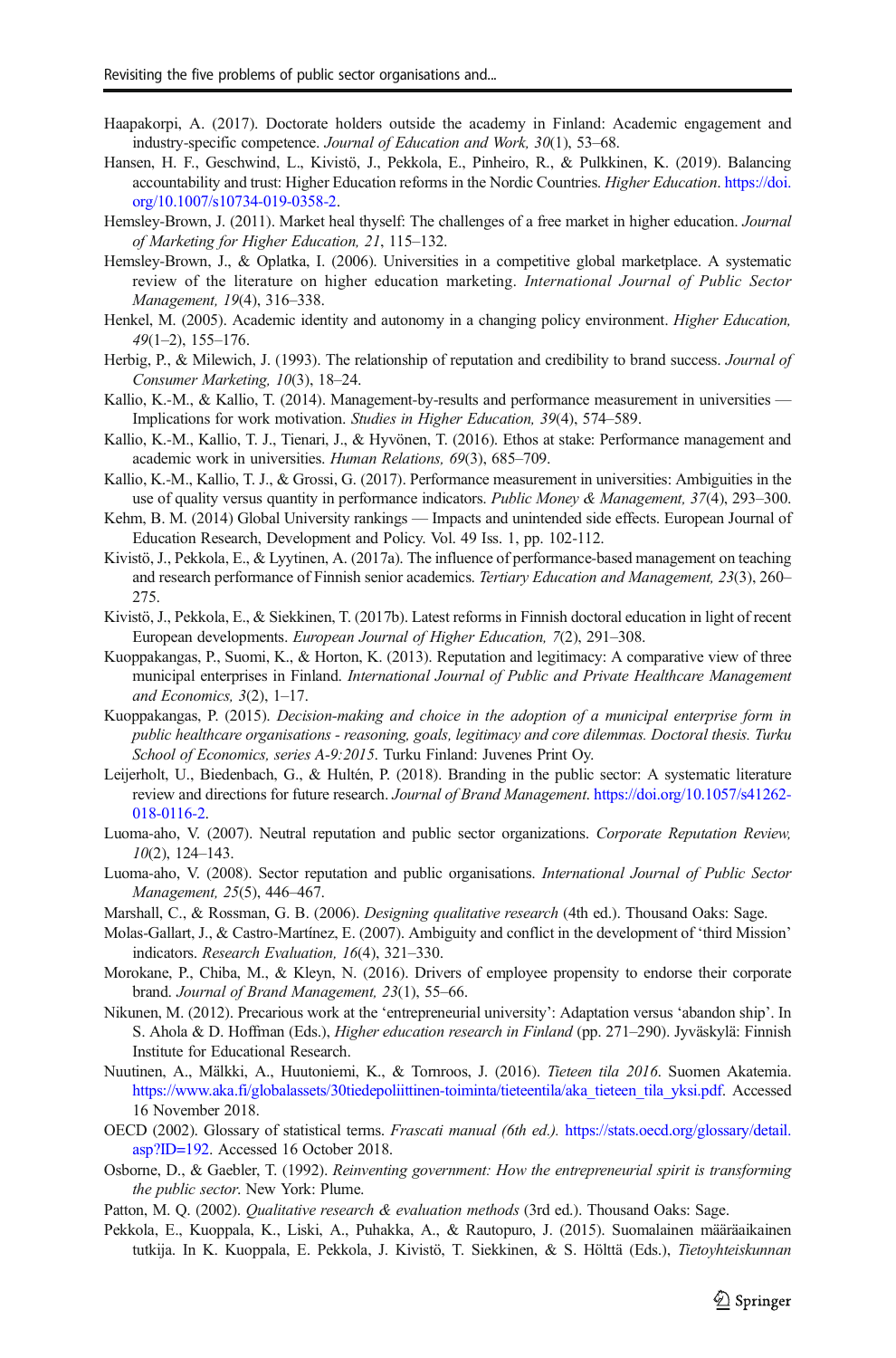<span id="page-23-0"></span>työläinen: suomalaisen akateemisen projektitutkijan työ ja toimintaympäristö (pp. 336–352). Tampere: Tampere University Press.

- Rindova, V. P., Williamson, I. O., Petkova, A. P., & Sever, J. M. (2005). Being good or being known: An empirical examination of the dimensions, antecedents, and consequences of organizational reputation. Academy of Management Journal, 48(6), 1033–1049.
- Roper, S., & Fill, C. (2012). Corporate reputation: Brand and communication. Harlow: Pearson Education Limited.
- Rüegg, W. (Ed.). (2004). A history of the university in Europe, volume 3: Universities in the nineteenth and early twentieth centuries (1800–1945). Cambridge: Cambridge University Press.
- Sataøen, H. L., & Wæraas, A. (2015). Branding without unique brands: Managing similarity and difference in a public sector context. Public Management Review, 17(3), 443–461.
- Silverman, D. (2001). Interpreting qualitative data: Methods for analyzing talk, text and interaction (2nd ed.). London: Sage.
- Sintonen, K. (2015). Kaiken maailman dosentit. Professoriblogi, Finnish union of professors [https://blogi.](https://blogi.professoriliitto.fi/kirsti-sintonen/kaiken-maailman-dosentit/) [professoriliitto.fi/kirsti-sintonen/kaiken-maailman-dosentit/.](https://blogi.professoriliitto.fi/kirsti-sintonen/kaiken-maailman-dosentit/) Accessed 15 November 2018.
- Stenvall, J., & Laitinen, I. (2015). Higher education engagement and innovation dynamics: Comparative study of regional innovative networks of the city of Helsinki and the city of Chicago. In C. Carlot (Ed.), The role of higher education in regional and community development and in the time of economic crisis. National Institute of Adult Continuing Education.
- Styhre, A., & Lind, F. (2010). The softening bureaucracy: Accommodating new research opportunities in the entrepreneurial university. Scandinavian Journal of Management, 26(2), 107–120.
- Suomi, K. (2014). Exploring the dimensions of brand reputation in higher education a case study of a Finnish Master's degree programme. Journal of Higher Education Policy and Management, 36(6), 646–660.
- Suomi, K. (2015). Managing brand identity and reputation a case study from Finnish higher education. Doctoral thesis. Turku School of Economics, A:3:2015. Juvenes Print, Turku, Finland.
- Suomi, K., & Järvinen, R. (2013). Tracing reputation risks in retailing and higher education services. Journal of Retailing and Consumer Services, 20(2), 207–217.
- Suomi, K., Lemmetyinen, A., & Go, F. (2013). The tension between a distinct brand identity and harmonisation - findings from Finnish higher education. Place Branding and Public Diplomacy, 9(3), 202–215.
- Suomi, K., Kuoppakangas, P., Hytti, U., Hampden-Turner, C., & Kangaslahti, J. (2014). Focusing on dilemmas challenging reputation management in higher education. International Journal of Educational Management, 28(4), 461–478.
- Suomi, K., Kuoppakangas, P., Stenvall, J., Pekkola, E. & Kivistö, J. (2019, forthcoming): Revisiting "the shotgun wedding of industry and academia"—Empirical evidence from Finland. International Review on Public and Nonprofit Marketing.
- Szwajca, D. (2018). Dilemmas of reputation risk management: Theoretical study. Corporate Reputation Review, 21(4), 165–178.
- Thynne, I. (2013). Governance and organizational eclecticism in the public arena: Introductory perspectives. Public Organization Review, 13(2), 107–116.
- Tirronen, J. (2015). Poisvalinnat ja yliopiston strateginen johtaminen. Tieteessa tapahtuu, 4, 22–28.
- Välimaa, J. (2012). The corporatization of national universities in Finland). In B. Pusser, K. Kempner, S. Marginson, & I. Odorika (Eds.), Universities and the public sphere: Knowledge creation and state building in the era of globalization (pp. 101–119). London: Routledge.
- Veh, A., Göbel, M., & Vogel, R. (2018). Corporate reputation in management research: A review of the literature and assessment of the concept. Business Research. <https://doi.org/10.1007/s40685-018-0080-4>.
- Vidaver-Cohen, D. (2007). Reputation beyond the rankings: A conceptual framework for business school research. Corporate Reputation Review, 10(4), 278–304.
- Wæraas, A., & Byrkjeflot, H. (2012). Public sector organizations and reputation management: Five problems. International Public Management Journal, 15(2), 186–206.
- Wæraas, A., & Sataøen, H. L. (2014). Trapped in conformity? Translating reputation management into practice. Scandinavian Journal of Management, 30, 242–253.
- Wæraas, A., & Solbakk, M. N. (2009). Defining the essence of a university: Lessons from higher education branding. Higher Education, 57(4), 449–462.
- Wæraas, A. (2008). Can public sector organizations be coherent corporate brands? Marketing Theory, 8(2), 205–221.
- Walker, K. (2010). A systematic review of the corporate reputation review: Definition, measurement, and theory. Corporate Reputation Review, 12(4), 357–387.